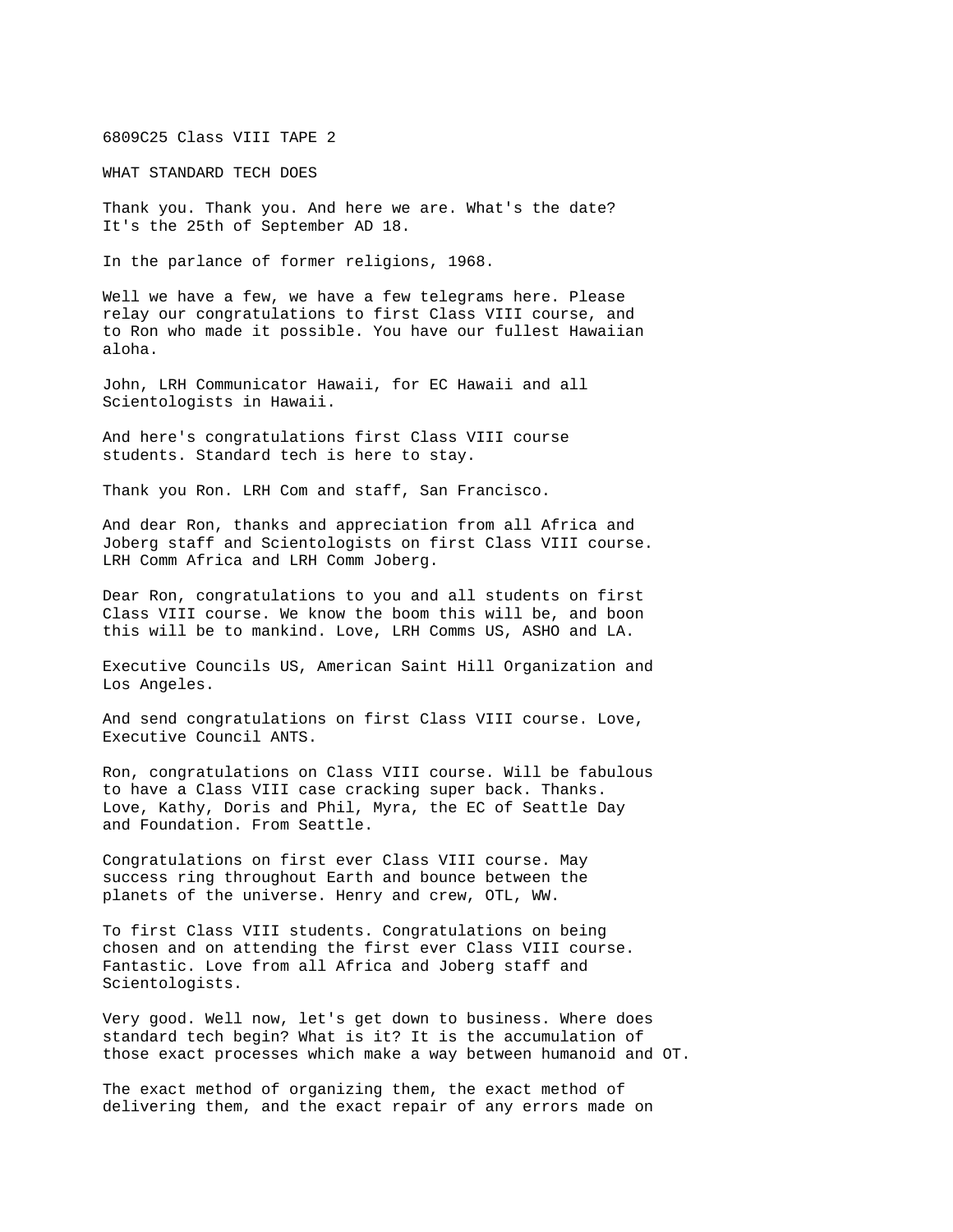that route.

Now that is quite remarkable because in actual fact that gives you 100 percent. It's a 100 percent action. There are no unauditable cases unless they're not present. If you can't get them present they are unauditable. And that is one of the cases that is unsolvable. And in actual fact the only case that is unsolvable.

Now you can think at once, what about the person who is being audited against his own determinism? What about the unconscious person he is present? What about the psychoanalyst, you know the psychoanalyst, he had a lot of troubled cases. And let's see, man's never been able to do this sort of thing before. And there are different cases. And there're also suppressives. And we've got the so forth, and question, question, question. And that's what I'm trying to cure you monkeys of. Impolite.

Now. In the first place as far as the case who is present is concerned, if you did an assessment list and you put down a reading item "isn't present", there wouldn't be anybody to do the assessment on, so that is missing on the resistive case list. But the rest of them, if you can't knock off a hundred percent on it, why you need your flywheel adjusted. The uh... that's a fact. That's a fact. There isn't much excuse for missing.

Let us take the fellow who doesn't want to be audited. And he is somehow or another persuaded to be present in the auditing room. Now you say at once that we will overwhelm the mans' determinism, naturally, by forcing auditing on him. No, we don't overwhelm his determinism because basically his own determinism would want to be audited.

So we have the oldest remedy of this there is, and it hasn't changed for years and years and years and years, and it does exist. And all you do is engage in itsa on how he doesn't and why he doesn't want to be audited. That's all. That's the remedy.

If you can get the fellow to explain why he doesn't want to be audited, why he hates to be audited, why auditing so forth, bopa-wop wop, you've got it. But if you let him stray out into the other dynamics you haven't got it. If he sits there and tells you how all Scientologists are bad, and how no lesson is so hard... then pig face, the big politician has said from the depths of his implantedness how it's all bad, if you let him go off into this line of country you are not following the main line. And the main line is simply, why doesn't he want to be audited? Do you follow?

Now the other may start to blow off but you may repeat the question because he's departed from it. Now if you can get him to explain in the fullest extent this exact process, it is an exact process. It has no discussion of Scientology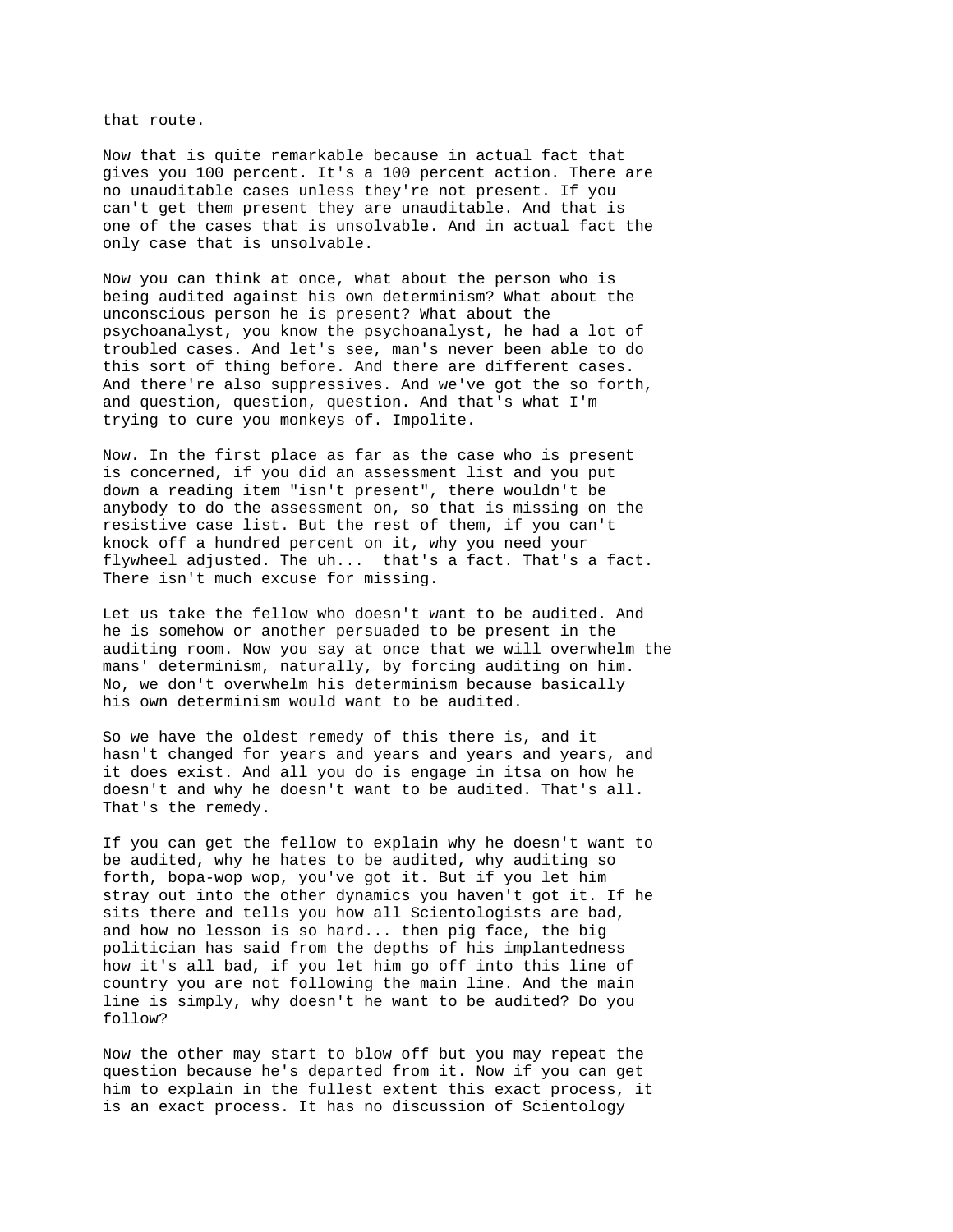connected with it whatsoever. It is simply his itsa on the subject of. Now, he will come to a point where a basic begins to appear into view and you simply go on into session and run it. Do you follow? There's nothing to it. It's just a session approach.

So therefore he doesn't want to be audited, and he is asked to explain why he doesn't want to be audited, and he will there upon give as to the reasons why, and then he will hit some basic reason why, and you'll find yourself running something on the order of a secondary or an engram. Now you push him on through it. You don't push him through covertly. You never do any of this covertly. I hear of some auditor covertly auditing. Ooooo! If he hasn't got his hands on the cans you're liable to pass the F/N. And he'll hold onto the cans. He doesn't know what they are. We don't even know; he doesn't even know what he's talking about. But he will, guided in his itsa, guide himself right down into the channel of his resistance. It could wind up most anyplace. It could wind up in a prep check. It could wind up in a secondary. it could wind up, don't you see? And he'll start answering these questions and the next thing you know he's in session and feels a lot better for it, and he'll go away shaking you by the hand.

Now there isn't anything covert about it. You keep your TRs in, you do your auditing job, you read your meter the same way and everything else. He's explaining why he doesn't want to be audited. Do you follow? And it is the most fundamental rudiment.

Now I, I look with horror at a green form which winds up as one of its' items very late on the green form that the PC did not want to be audited in the first place. It takes this form. He didn't want a review in the first place. Well an auditor's a pretty dim bulb if he hasn't been able to detect that.

A fellow comes in, and you say, "Alright, good. Have a seat here." Now at that moment you pick up the first out rudiment. See, it's actually not something you put in all rudiments, because for the excellent reason it just wastes time. This guy sits down, and so on. Now you could say it's a missed withhold, it's a this, it's a that. We don't care what it is. It's just the fact that he doesn't want to be audited. So you think now we're dealing with uh,... You think we're dealing with Mr. Swillengullet the famous politician, or Mr. Jogbog who is the famous psycho-anal-ist, and you're not.

You're not dealing with the stellar light, you're dealing with a Scientologist who has walked up to the examiner, having been summoned because he hasn't been auditing for the last six months, to find out what the hell's wrong, and the examiner has said, "Go have a review. And as the review auditor is sitting there this guy walks in. And he's uncooperative and very soggy about the whole thing. If you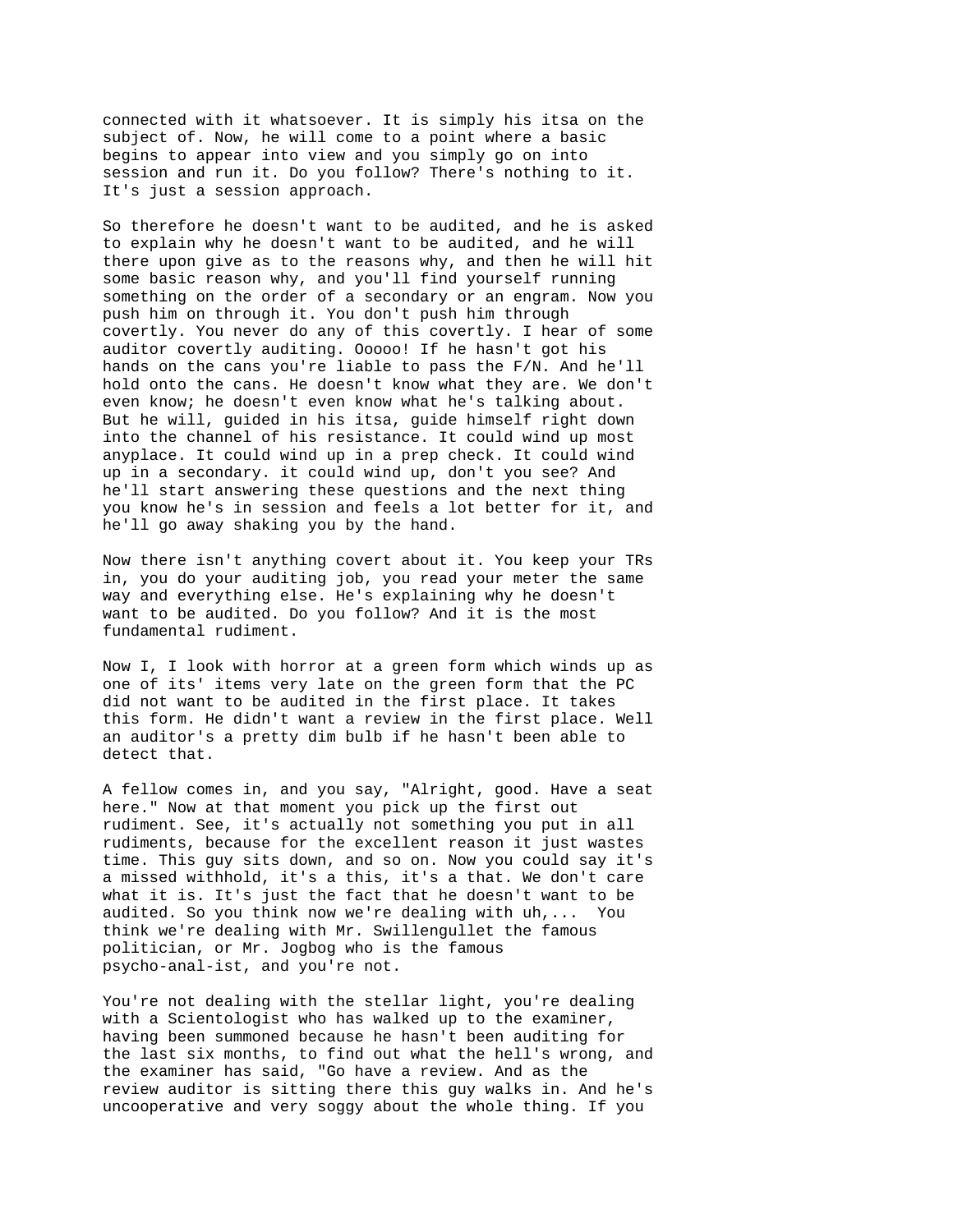simply ask him to explain why he didn't want to be audited he would go promptly into session. It is a process.

Alright, now let's get how far this process goes. A fellow hasn't been auditing for seven months on his OT3 and it isn't flat. So, it's the same process. Why doesn't he want to be audited? You could ask it in the version of why isn't he auditing, but it comes down to why he doesn't want to be audited while auditing. And this situation you will run into every now and then.

Now it flies off by accident on most of these lines. You achieve this accidentally. And you will see so on many case reviews. And you understand standard tech isn't that process which is only used in review. Review is that area where standard tech is corrected back to standard tech.

If it hasn't been done in the first place it winds up in review.

Now this fellow hasn't been auditing. As a matter of fact I have just off hand, I know of about three, two of whom didn't want a session, and a third who hasn't audited on her 3. Just, just brrrrt Just this. I think there've, they've been on my desk in the last 24 hours. So it is not an uncommon problem.

And you accidentally hit an ARC break, you hit some by-passed charge, you hit some something that goes down the line and clears up why he hasn't been auditing. And you yourself maybe, if you had a long run on some level, hit some period where you really didn't want to sit down and audit. You sort of wanted to leave the session and so forth. Well, this is the, this is the phenomenon. Now the common denominator of hitting the phenomenon to a trained auditor would be why he doesn't... why doesn't he want to be audited. If some fellow's doing OT sections, something like that on himself, anything from R6EW on up the line, and he suddenly wants to leave session.

Yeah, he's sitting there, and he's saying, "Aaiii, ugh." Well the rudiment that's out is a horribly simple rudiment. He doesn't want to be audited. Now he's just done something that fixed it up so he didn't want to be audited. Now at that moment, if he is a not-completely dead in his head, he is aware of his own activity. That is actually the fundamental difference between a Scientologist and a humanoid. A Scientologist can, is aware of his activities, his mental phenomena, he is aware of his behavior, he has an idea of what he is doing. He, he's standing there, nya, nya, nya, nya, nying, yang, yap yap, yap yap. And he's all of a sudden, "Hey wait a minute. Boy, I must have a missed withhold. See, I must have a missed withhold." I mean it's as simple as that. You know? He says to himself "Yeah."

He is aware of his own behavior. It is not that he's introvertedly critical. And you will find characters around, in Scientology, who are not aware of their own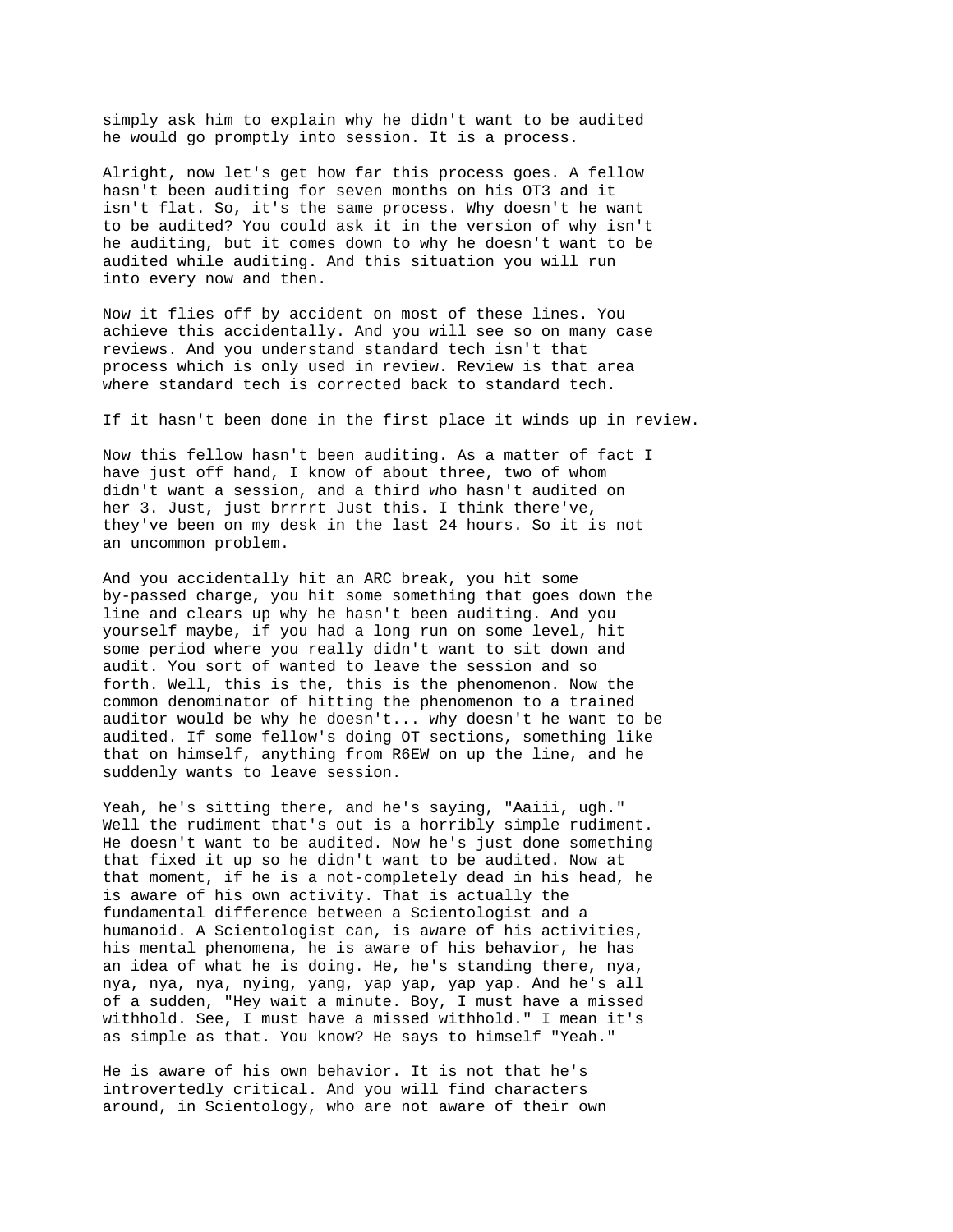behavior. And that is the difference between a Scientologist and one who isn't.

You will find somebody who apparently has had some of the grades run who still attributes his behavior to some sort of an act of god or something. "I, I felt, I felt, I felt bad today. I, I feel bad today." That's about far as the cognition goes, see?

But this, therefore, is a process. You're sitting there doing your materials, all of a sudden you feel bad. "Hell with it. I think I'm gonna leave. You know, pack it up and get out of here.: Well now, being aware of what you're doing you all of a sudden recognize this is a symptom.

So, something's wrong. Well you'd better find out what's wrong.

And what's wrong actually will show up on the basis of why he didn't want to be audited. If you simply will explain to yourself, that's, just sort it out, you know? Just say, "Let's see. The reason I don't want to be audited is so and so and so on." Now this can go so far as to make a one item list. That is, a list that is listed to one item. Reading. You can actually make a list of it.

If you know your phenomena, you're a well trained auditor. "I got an ARC break. I ARC broke myself. Something I don't like." That'll show up, and go bingo-bongo.

Now you take somebody, it's very interesting watching somebody being audited on the grades who isn't trained even in the least. They eventually come up to a level of awareness that something is going on but they don't have the technology to explain what is going on, and they couldn't isolate by-passed charge for the life of 'em. They can't, can't isolate. They, they know, "Now wait. Something is wrong in auditing, and something is wrong with me, and wmf wnf wmf wnf wmf wmf, and let's see. Oh, it'd be an ARC break, PTP, what if I'd gone and missed a withholds. I've done something here." He doesn't know what to call it. He hasn't got the, he hasn't got the subject matter at his fingertips. He doesn't know what to call it, so of course he can't handle it.

You know there's wmwmm wmm wmwsm. And you will see one of these guys then suddenly moving in the direction of getting trained. He knows he's got a deficiency. He doesn't know what to call it. But it still comes under the heading of explaining why he doesn't want to be audited. And all of a sudden, why there's a long blow down, and there it is.

Now I'll tell you something very funny. Something that is very amusing. As we used to hear, occasionally, where some SP had been operating very well, that Scientologists were far, far harder to audit than people in off the street. Yes, at the level of non-standard tech I should smell 'em out. That is certainly true.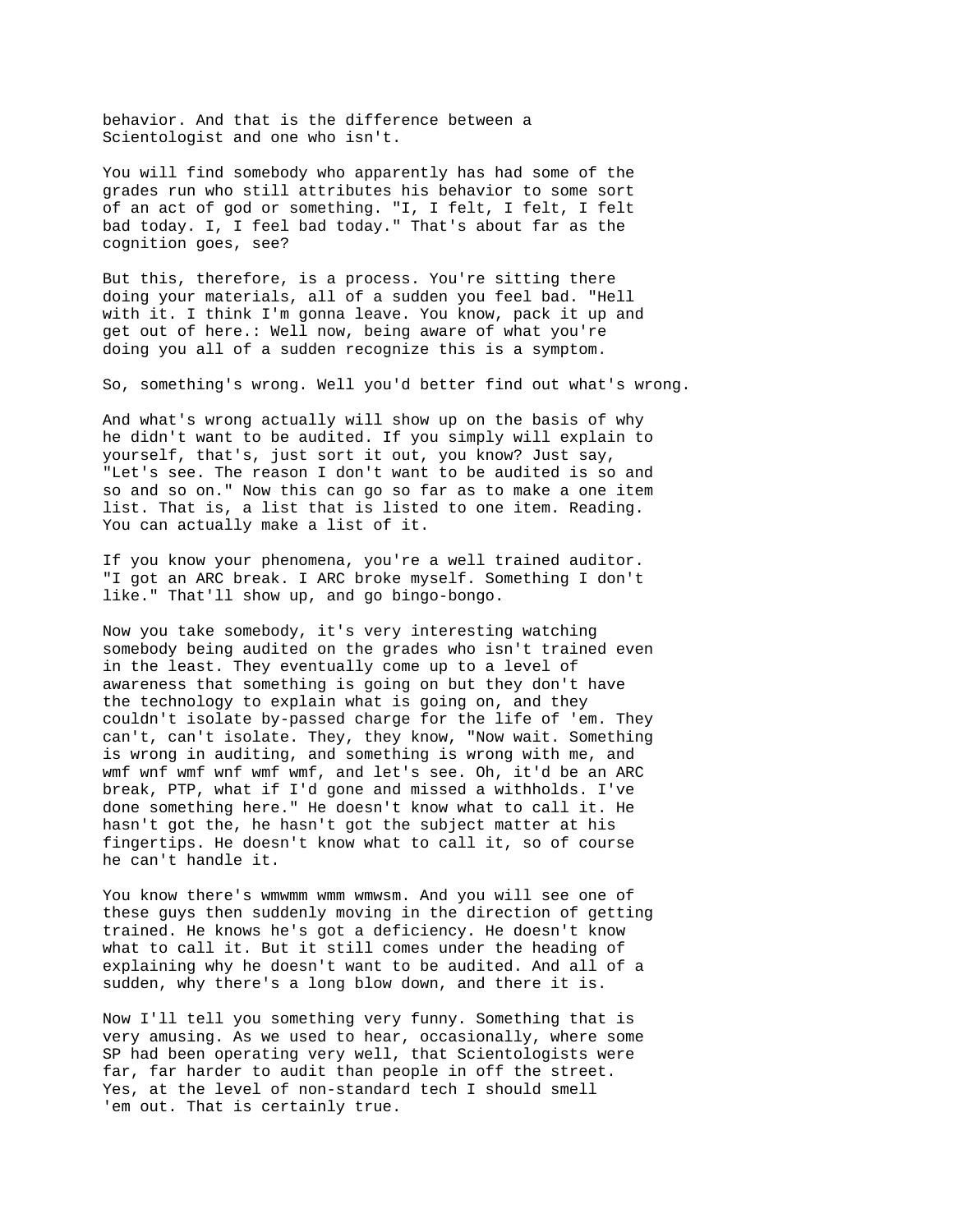Not a guy in off the street, he isn't hard to audit at all. He's so damn stupid that he lets the auditor do anything. And a Scientologist is only hard to audit by a very lousy auditor. Do you follow? Because he's sitting there and all of a sudden the fellow says, "Uh, alright. Start of session. Good. Now yesterday we were taking up whether or not you had overts and so on, and bla bla," and this Scientologist sitting in the chair says, "Well what the hell are you talking about, man? Where, where the hell are your rudiments? Huh? You haven't got this set up. What's going on?" The fellow off the street says, "Yeah, that's logical. It it, I don't feel very good about it, but yeah, well, overt that we were taking up yesterday. I wonder where Gracie Ann is. I wonder... uh, she said she'd telephone for it. Yeah, we'd taken up overts. Telephone at four. I wonder if she's out with Bill. Um, wawawa,... " But that's just auditing, it's just life, you know. Uhhh... " Oh yeah, very hard to audit. Scientologists are very hard to audit. By a lousy auditor.

That's very funny. Because as a case supervisor you can sit there and read somebody being driven straight into propitiation. Just like a falling piece of lead on a non-standard session. And now and then you will see in case supervision my comment in folders saying, "Well, maybe we got away with it." And that's because I found something non-standard in the session. And it's interesting that in the last three days I have had back before me for review, as a repeat after a completed review, only those cases where I read, "Well, maybe we got away with it. I don't know. From this folder it all seems to be O/R, but I don't know."

And sure enough here, a week, two weeks later, the person in back for a review. He's sick at his stomach, he's this, he's that or he's the other thing.

So you can go through the actual auditing actions on an auditors' report, and at this point of the session he is supposed to do whatever he's supposed to do, and he didn't do it. And he did something else, and he phrased the questions in some other odd way, and then you see a couple of Q and A's following this, and then you see the TA rising, and then you see indicating by-passed charge of auditing over the last floating needle or something, and you read down the line on this. And your case supervisor report is the auditors' summary sheet, and so on is glowing, the PC 'Bright toned, happy at the end. Wanted to loan me his car.' The propitiation has entered in to it. "Told me what a marvelous auditor I was, and good shape." You can expect in a week or two to see this person in Qual with a headache or sick at his stomach, or something else.

And so your well dones are only given to those where the session ran off like a clock, exactly on standard tech, because you know that works. And there's these little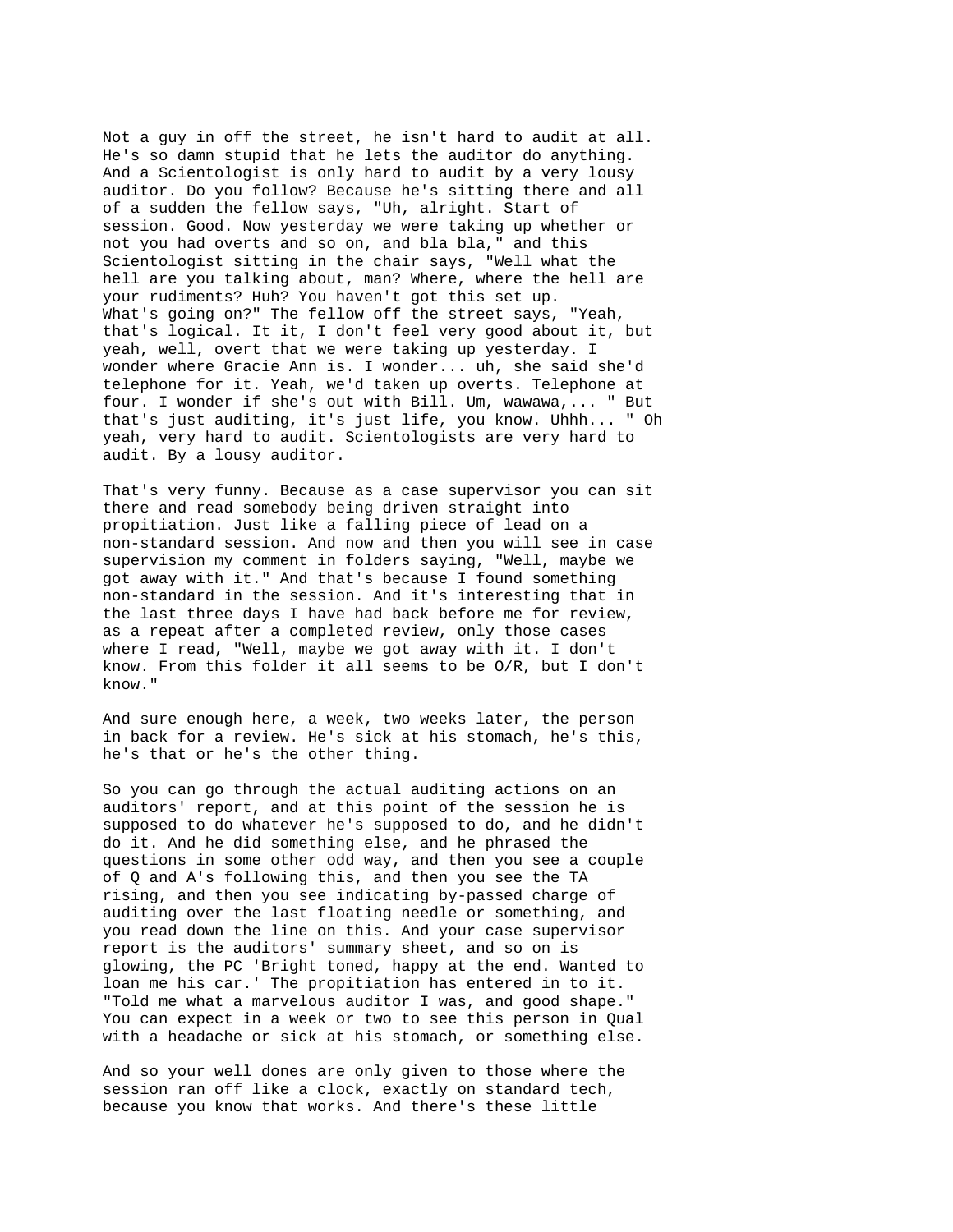divergence's and little zigs and little zags that you see in the session. You don't ever call those well done. Not because you are being pedantic. Not because you are being snotty and mean. But because simply, you know this case will probably appear before the examiner in another week or two, or before the Master at Arms. He will be in one or two of those positions, despite the glowing auditor report.

The summary. It didn't go standard, so the result won't be standard.

Now it's remarkable that anybody gets away with what they get away with at all. It is better than man has ever heard before, has ever seen, and it is quite remarkable, but he is much worse off than you ordinarily assume. So the net result of all of this is that when it is not standard he will have had some gain, it's not all bad, but he'll also have not achieved his full gain. And the difference between some gain and the difference between that and full gain, is the difference between wobbly-bobbly tech and very standard, precise tech.

Now standard tech rolls off with a clickety, clickety, clickety, clickety, click, with a total invariability. Now what you get away with sometimes, we see that the rudiments are overrun.

So you will see in a case supervisory report, if this looks poor, and so on, is bring the PC back to session and indicate the over listed list.

Well that is a funny thing to do. The guy was perfectly happy. He's going to loan the auditor his car right after the session. Uh, and he got an F/N on it, and that's all set, and that's all O/R.

But the proper case supervisor action is to have him brought back, although is was apparently very successful, and have the over listed list indicated.

I just did a folder, just a few minutes before I came down here on a little kid. We have a lot of little cadets in the Sea Org. and they're pretty much on the ball. And this little kid, I don't know how old he is, uh, oh I don't know, seven, eight, something like that. Well, an auditor actually doesn't respect the PC if he's a little kid to the extent that he did. And it's absolutely fascinating how the misapplication of technology just a hair line knocks the kid around. In the first place he's being audited from too high an altitude to easily protect himself. So there was an over listed list on a power process. It went on and on and on. I can't imagine what the hell the auditor was thinking about. What in the name of god was going on? He had his first blow down, it went bong, bong. he even mentions it. He marked it and everything, and then he went on listing, you know, went on listing, went on listing.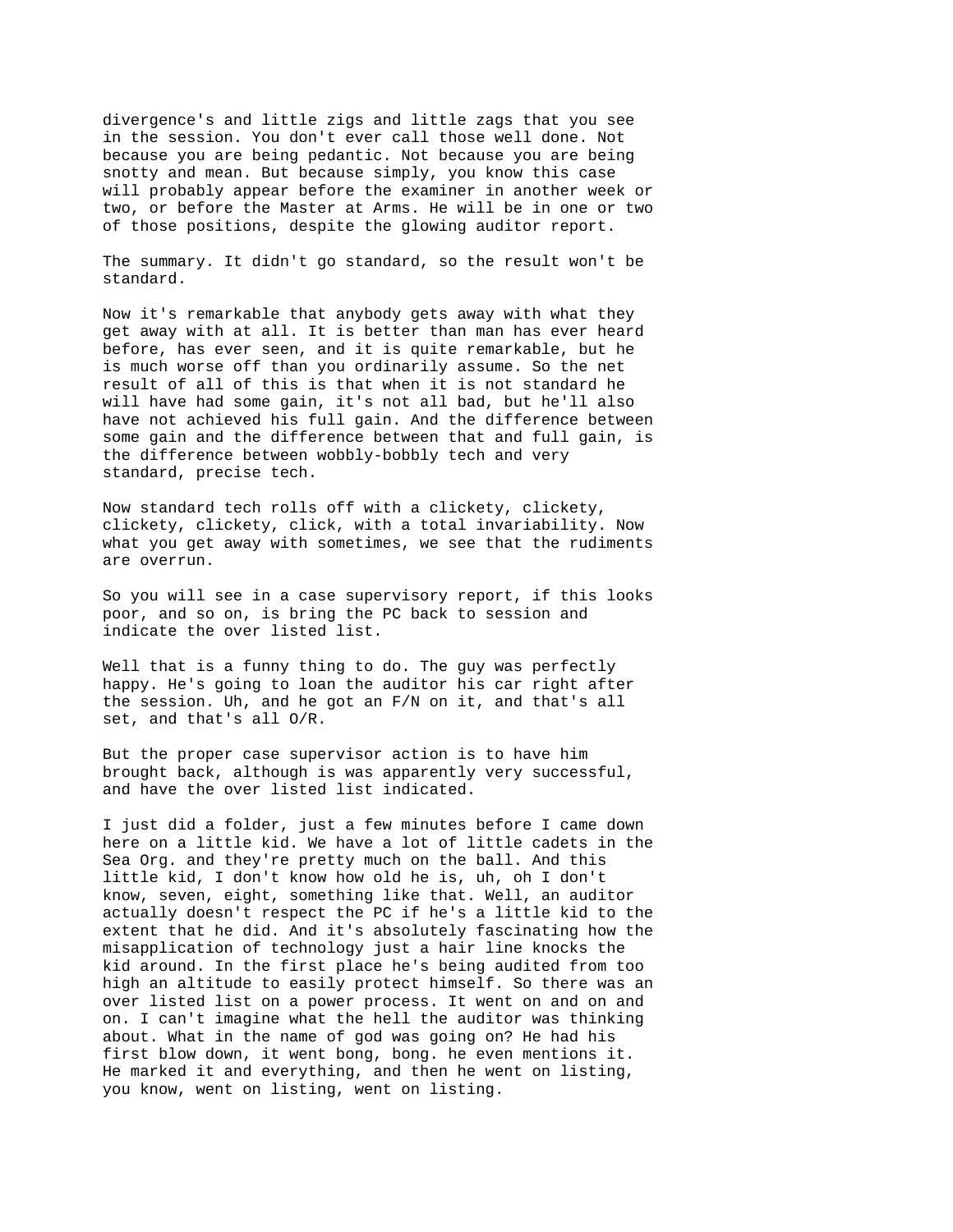Well, the kid seemed alright. The proper action was to have him walk back into session and have the over listed list indicated. And that did happen, and the needle F/N'd promptly and at once very abundantly. The little kid knew something was wrong.

And all of that was not much of a review session. I don't know how many minutes were consumed in doing this one action. But of course to do that action, why, you have to fly the needle, and then do the action. So he also got a little, tiny lick and a promise on rudiments, and so on. All of this maybe took 3, 4, 5 minutes, something like that. Indicated the over listed list and got a nice F/N on the thing and the kid cheerfully went out of session again.

So you say, "God damn that's being picky! Wow! The fellow had the item indicated, it was alright, it was the correct item. Just because we add eighty or ninety additional items is no reason to believe; or just because we added five or six additional items after the blow down on 5A is no reason to be that picky." Oh yeah? One item past the first B/D on 5A is one too many items. It blew down, that's it.

Now about all the lads gonna do after that is cognite. And if you start asking him for more listing items you've smothered his cognition. So the needle won't fly.

Now I've got a question here. It's what is a flying needle? Now I never punish people for asking questions. They can ask all the questions they want to because in that way I get an idea of how much they've got to learn.

An F/N that is a real F/N, and so forth, takes off. It flies. You can see it disconnect from the bank and start to function. So it's just a colloquialism, fly a needle. Float a needle. F/N. That's all.

And the explanation is that if you can't obtain an F/N promptly and immediately on rudiments with a PC in standard tech, something's goofy. There's something wrong. And it usually is wrong with the session. Doesn't even go back into the past. There's something wrong right there, right now.

So, to give you the difference, this little kid's needle probably was doing one of these half inch floats, or something like that, and when the over list was indicated why it probably went to a three inch float. Full dial float. You get the difference?

Now you can expand the floating needle. But if you start expanding a floating needle with too thoroughness, you get the thing expanded to a half an inch, and then you collapse it to a quarter of an inch. And then you try to fly it further and it all of a sudden packs up and goes stiff.

Known as overrun. The PC came out of it, and the PC went back into it again.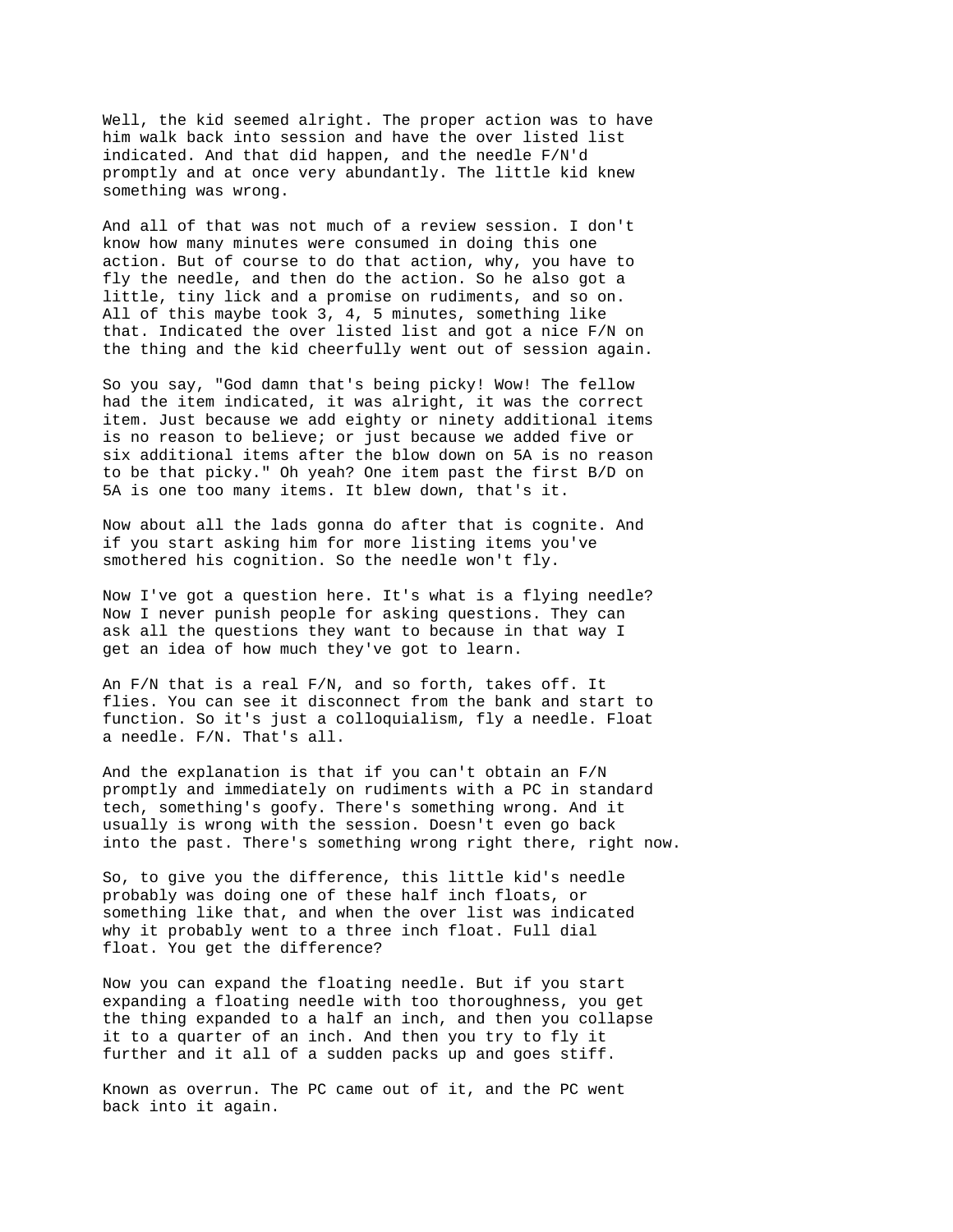Now the essence of standard tech, all of these things to the contrary and merely supplementary, the essence of standard tech then is to get somebody in session. And one of the best ways to get a person in session who won't be audited at all is to ask him to explain why he doesn't want to be audited. Have you got that's a process?

Now somebody's going to say "What's the command?" It's... is if there was a canned command for that, then you would miss a certain percentage of PCs. You might have to ask him in Bottentott, you know? Now the person who has to have the exact words of the command is a person who hasn't grasped the thing that happens when you ask the command.

Now I'll give you an example. Somebody who wonders at what happens with release, or wonders something about how you handle an overrun, or wonders and madly goes around in circles on this subject, has not mastered, hasn't mastered what the hell a release is. Now if he knows what is this phenomenon of release, then he can produce it, he can unproduce it. But supposing you were trying to fix a radio but you didn't know what it did. So let's give a radio to the ancient Egyptian physicians. And say "Fix it." Now you could explain to them that you take this funny, flat bladed thing and twiddle-diddle it into the shiny buttons in the front of it, and that comes down and you hook together the wire when it doesn't run. Now you've got to tell him 8,000 more things, you see, like this wire goes to the that. You're teaching him by rote. He doesn't know what a radio is. So you've got to have all kinds of exact, rote little actions. Do you see? These rote actions By rote I mean the Chinese school, you know, type actions. You'd have to have, "You take the flat bladed end instrument and you put it in to the vertical slot, which is in that, that bright steel thing there, and you rotate it against the sun.

Now you'd also have to place the instrument to the south to rotate it to the sun." Ah, boo. You better tell him what a radio is.

Now if he can't dig what a radio is, Christ almighty don't let him fix it! Now the mechanism of release is simply this. The guy has obsessively been thinking a mass.

He himself. We know in the first place that his whole bank is mocked up by himself and nobody else at his bank, but we know also that there's a whole bunch of body thetans that are also mocking up banks. And these body thetans are copying each others' banks and mocking up banks against banks, and he's mocking up banks which are copies of body thetans' banks, and body thetans are copying his bank. And we've got the most marvelous array of counter, Disowned, super copying that you ever heard of. But this, this would be very simple if there wasn't such a thing as a body thetan.

Now this guy is thinking a mass, or he's thinking a thought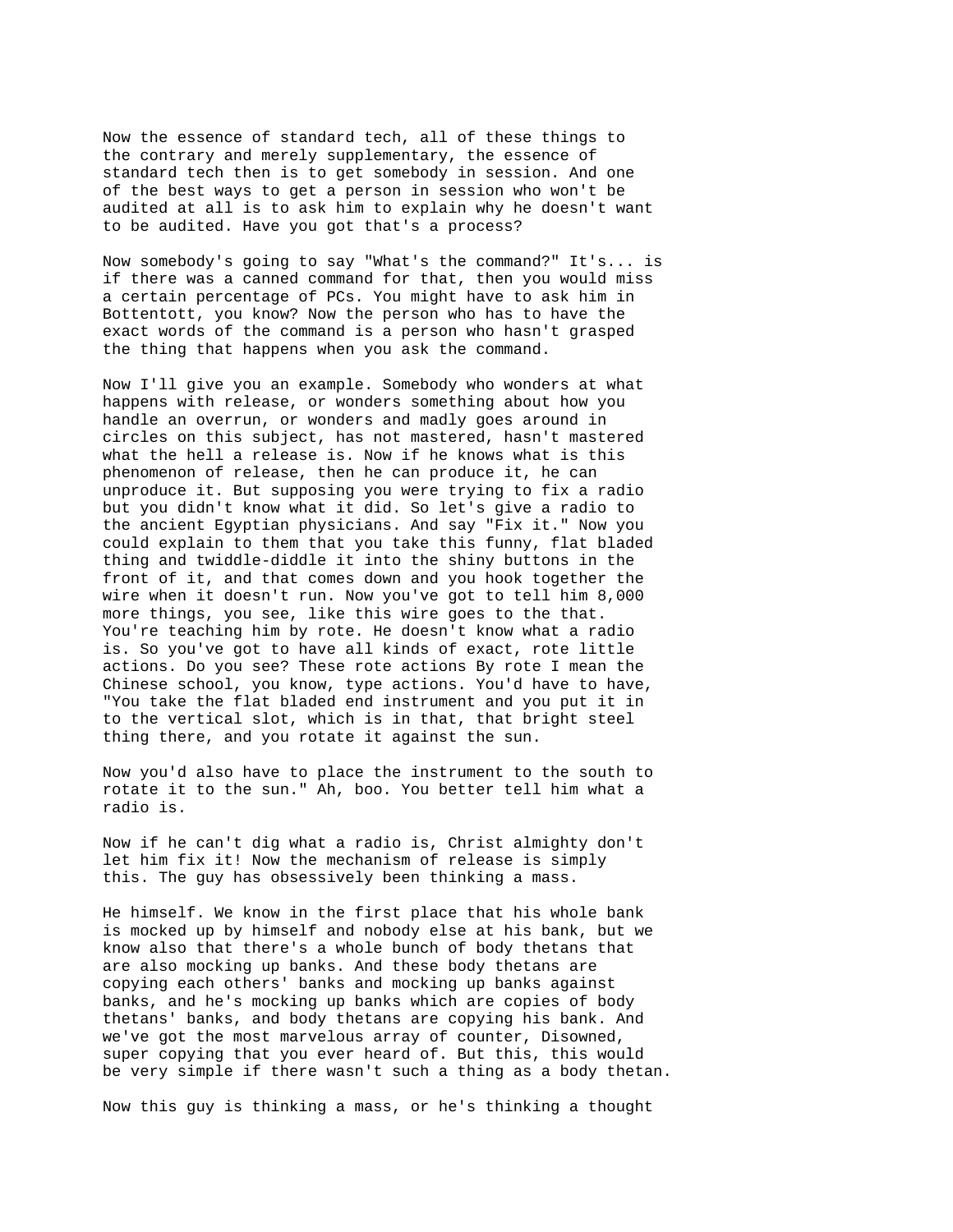which keeps a body thetan mass connected to him. That's the exact mechanic of this. And you have made him recognize a thought about that thought which causes him to cease to think the thought that keeps him connected.

If you go on past the point where the needle floats, you have now made him re-think the thought which re-connects him, or makes him mock up a bank, or makes the body thetans who are mocking up a bank reconnect to him.

That's the mechanism of release. Let him finish his cognition. And give him an "That's it." as far as that action is concerned. Now you can release him on other actions which are not immediately germane to that action, as long as they are very different actions. Now this can go so far as if you get an F/N on a green form, in spite of the fact that you're doing remedy Bs, S and Ds, or any other thing that the green form calls for, and somewhere along that line doing the action called a green form which the PC recognizes as repair, if while doing that action you get an F/N and then knuckle headedly continue on that green form, you are going to make him think in terms of repair. And he will re-think the thought which re-connects him and you might as well not have done it in the first place. You get the idea?

So he does the green form to an  $F/N$ . And that is that. It F/Ns, he gives you his last cognition, and so on.

Now the bank will remedy, will put out, the bank will put out the electrical phenomenon of disconnect a moment before the PC himself cognites on it. The meter reads just a small bit below the reality, or recognition, of the preclear. So that you normally get this odd phenomenon of the bank releases and then the PC says it. He finds out about it after you find out about it on the meter. So you have to make the marvelous adjudication of when to cut his comm. Because you do cut his comm. You must cut his comm.

The trouble with the auditors that you see come in at Level 0 at old Saint Hill courses and so on, you watch them on TV. It's the most agonizing thing you ever heard of. They ask this question and this fellow answers the question and he goes on and itsa's and itsa's, and the auditor's just not there! And he sits there, and the PC talks and talks and talks and talks and talks and talks and talks, and runs his havingness down, and pulls in mass. He's talking to him, and I get a hold of those guys when I'm training them and I said, "Control the session." "Well, control the session, I don't quite know what to do, that's all."

A session consists of starting it, running it, and ending it. And intermediately begins with beginning, handling and completing a process. Then people won't have learned this, if they don't recognize they can control a session. They haven't found out this marvelous, marvelous fact. That you can control anybodys' bank better than they can below the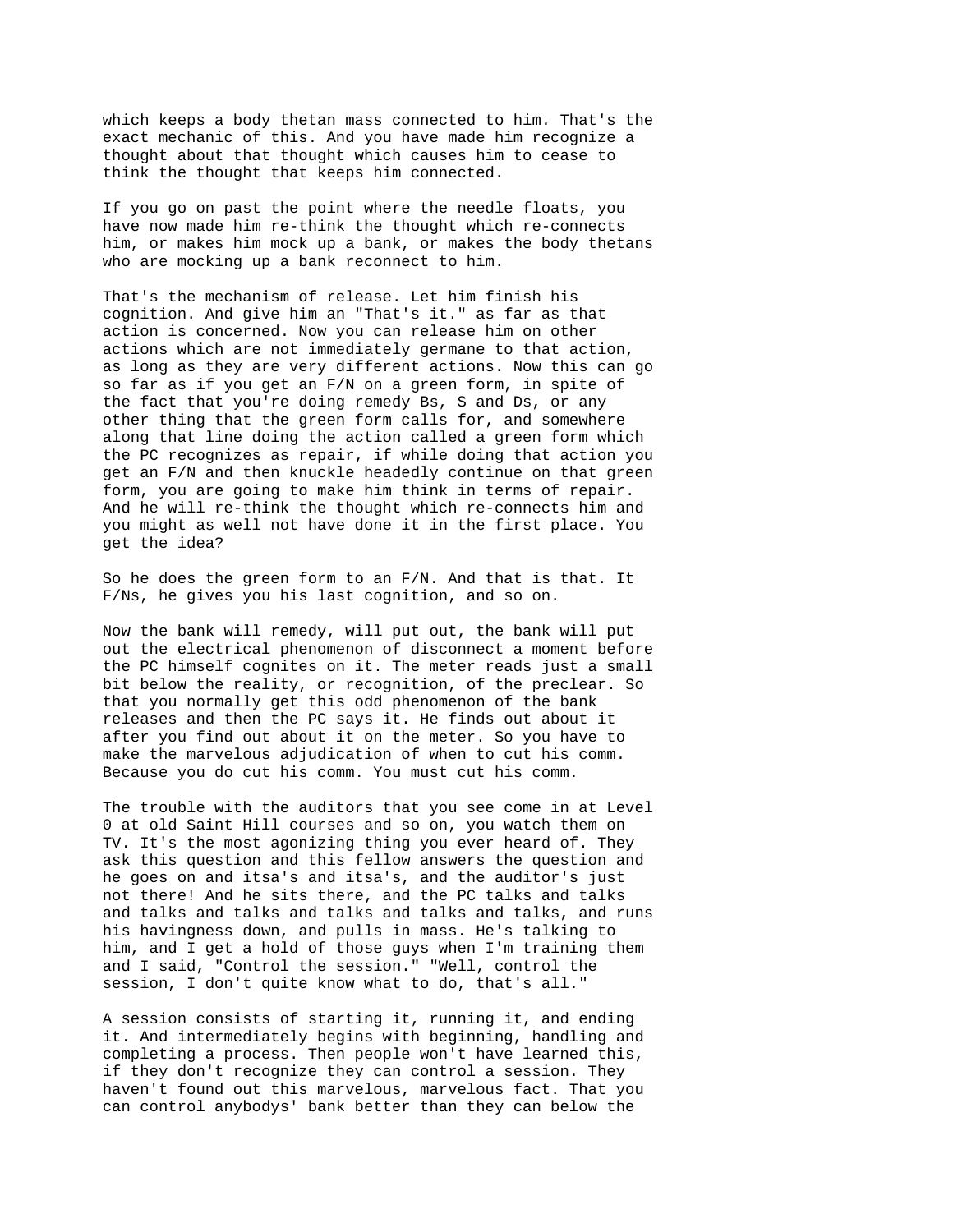level of clear.

Anybody exterior to the bank can control bank far better than the guy who is inside. You can run him up and down the track, you can run him into things and out of things, and do ahh! And you get up around level 4, 5 OT section and so forth, you can make somebody scan himself all over the time track. Telepathically. Miles away.

The auditor always has greater control of the PC bank than the PC does. Always! What do you mean you can't control the session? You can make the PC go wherever you want him to go.

What are you waiting for? The auditor's cause.

So the auditor tells him a process to run, and he's delivering self determinism into the hands of the PC, so having started him in that fine line he lets the PC do the recognition necessary to do the disconnect from the, his bank or the other persons' bank. The moment it disconnects his auditor has got to recognize the end of that cycle of action. Which is usually by the additional cognition of the PC. Cognition turns up usually right on the heels of the F/N. It starts to F/N and then you hear the cognition come out.

And you've got to get the exact instant where you say "That's it." You run a PC just like you drive a car. The auditor is not an effect point. The auditor is a cause point which is bringing the PC up to cause point.

So that's the mechanism. That's the mechanism of release. Well what the hell's the mechanism of clear?

Well the mechanism of clear is he doesn't mock it up no more. He doesn't mock anything up anymore.

Well now what happens after clear. Why do you go into anything after clear, then, if the guy... ? Well that would be great if there was just one thetan there. But there isn't Just one thetan there.

Now you've got to get him on OT2 now to take enough charge off of the bank so he doesn't plow in when he hits 3, because he starts hitting these things on 3 all he's got to do is miss and the bank will go into a wing ding. The body thetans of the bank will go into a complete spinning, screaming mess. All you have to do is trip the wrong incident, run incident 2 before incident 1, get the PC wheeling and dealing and he'll go into a freewheel which could kill the PC. Could kill him. Nothing to monkey with.

Therefore, he's now handled his own state, and his next action is to take enough charge with OT2 off the case, so that when he starts running these body thetans the handiest, most active body thetans have been discharged down to a point, because OT2 is part of R6.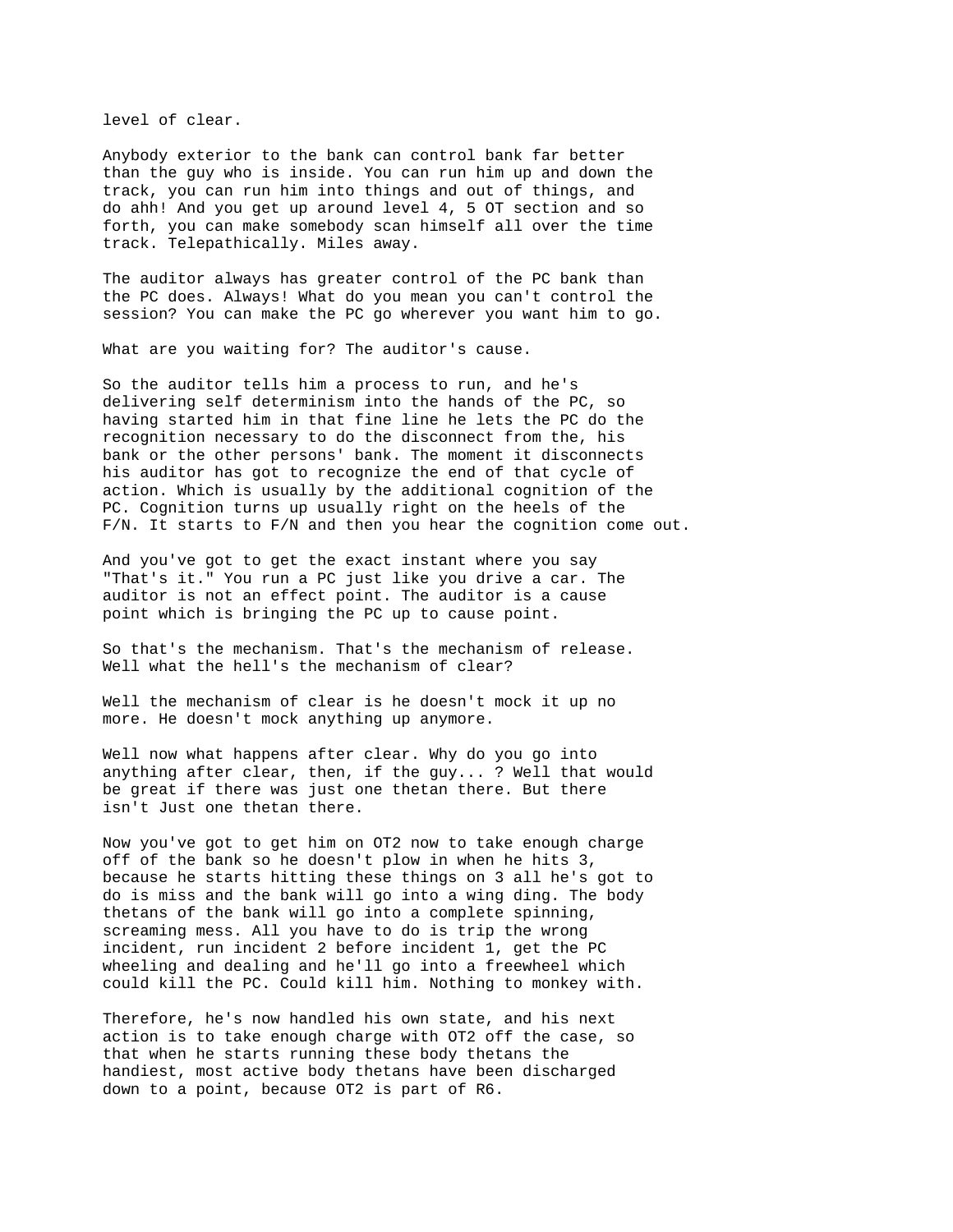They're... they've been sneaked down. They won't freewheel as long as you run up from, up from incident 1 and incident 2. If you run north of that, and all of OT2 is north of that, it's closer to PT, see? So you discharge it.

And when you throw it into 3 he won't freewheel. That is to say he doesn't automatically start going through the composite group incident of all of these body thetans. Do you follow? There is nothing much to it, it, it's very simple. You, you take the, you take the jolt out of that portion of R6 with the materials of OT2, which would cause, by overcharge, it's too charged up, the composite mass of body thetans who all of a sudden start freewheeling through R6. 'Cause they've all been in R6 on this planet. The vast majority of them have.

And then you can do 3. And you can do 3 very safely. But at the time you've done 3 remember that this character has now been plowing into body thetans. And he's started to wonder whether or not he isn't mocking something up because he's got a bunch of automatic pictures, and there's things mocking up against these things, and things, things, womp womp. And what he starts doing then is start copying their copies. They'll make copies of the physical universe and then he'll copy their copies and then he'll have the masses of body thetans. He'll make the copies of body thetan masses. And he's so damned used to having there things that he feels weird without any mass in, so he starts mocking up some mass. A lot of wild things can happen. But he blows these left, right and center, and then you rehab him. And then it all goes back quietly into place.

Now, as you move on up the lines, you get to 7, you get to 8, and you're taking away any slightest, faintest obsessive create that might exist. And you're taking away old obsessive postulatingness. And a lot of other odds and ends of little mechanisms that you may not have looked too closely in the teeth that are the woof and warp and composite of the thetan.

Now. So what are your mechanisms of release? And what are the mechanisms of clearing? We know the individual is simply mocking it up himself. Well therefore it's very simple. All he'd have to do is cognite he's mocking it up himself and he'd go clear. There's nothing to that.

Yeah, that's the trick man. He's got to cognite on it himself. You start telling him he is, and that's why you don't see that cognition put out as an end product. You start telling him that that is the end product and, god damn! I've seen several of them do it. They come around and say, "Well, bla bla and bla, everybody knows that I'm mocking it up myself. Yeah, I know I'm mocking it up myself." The guy's mad. You know, blaaaa. He looks like something a psychiatrist put out "Yeah, I know I'm mocking it up myself." And you say, "That's good. Do you have any pictures?", and so on. "Oh yeah, lots of pictures." "Are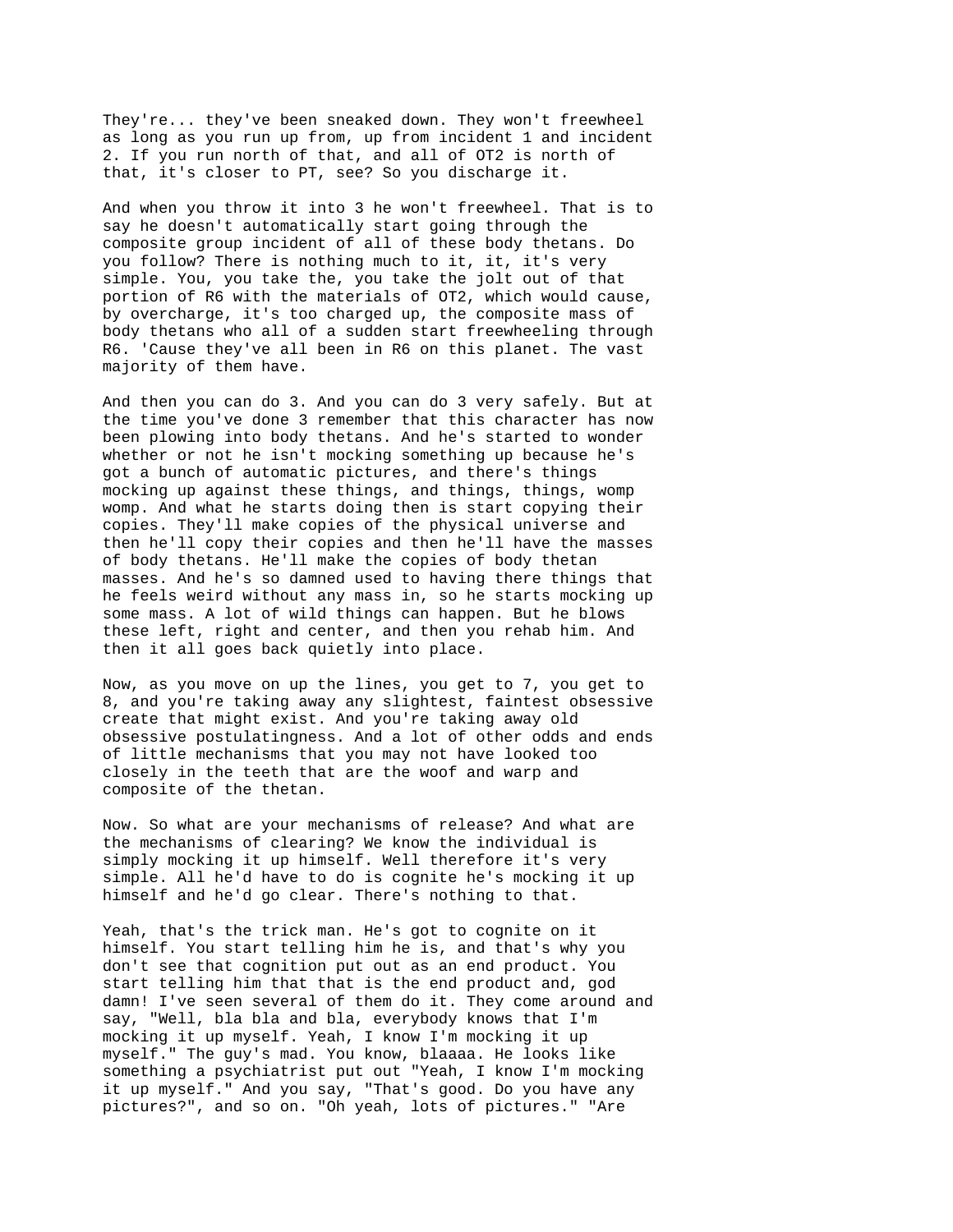you mocking those up?" "No, no, those are automatic pictures." The cognition is being used as an evaluation. And you could actually prep check the cognition if it goes off too badly. That is, if he's mocking it up himself and you prep check him.

Anyway, that'd be a very, very weird thing to do, but it could be done. You don't find very many cases in this state. You find quite a different, there's a different composite to this character. He didn't find any on 3. And you break out your little violin and you say, "It may be so, we do not know, your story sounds so queer. We hate like hell to doubt your word, but... it don't go here."

The truth of the matter is the person has a this lifetime, severe physical injury which has jammed several body thetans together so that they don't answer up. They don't answer up and they're impacted, or pushed in, or all one. Severe physical crash, bang will cause an individual to find a very few or none at all. The remedy for it is run a this lifetime engram. Well, somebody's gonna say, "well why?" What do you tell him? But if you let the guy go out of this lifetime, why he's, he's running engrams of his own someplace or another that hasn't anything to do with his existing situation. His existing situation is a very simple situation where simply a lot of body thetans all think they're one body thetan, and that's the primary mistake body thetans make.

And the proper cure for that, along with rehabs and getting in the lower grades, very often you find the lower grades madly out on such cases, as well as this. It's not always true, but you very often find them very badly out. And you move them up along the line, you find this lifetime injuries. This lifetime injuries or circumstances certainly which made engrams that pushed it all together, and then, then all of a sudden you can run 3. Run some of the phenomena of 3. You, you find this quite common. There is no such thing as somebody with no body thetans. Forget it. It doesn't exist. But you will find the lower grades are out.

Now, this kind of phenomenon can exist, that doing the lower OT sections the guy blew a lot of body thetans. And then you can find that moment when he blew a lot of body thetans.

Actually they all took off.

But the common incident of body thetans is of course incident 1. The next common incident is incident 2. Incident 1 is the basic, but incident 2 is not necessarily true of every thetan because incident 2 doesn't, isn't in the bank of those thetans who were elsewhere. Who were elsewhere 75 million years ago. And there are a few of them. Also there were a few who were here who didn't get it. And so incident 2 is not that general. But it's sufficiently general that sometimes requires that.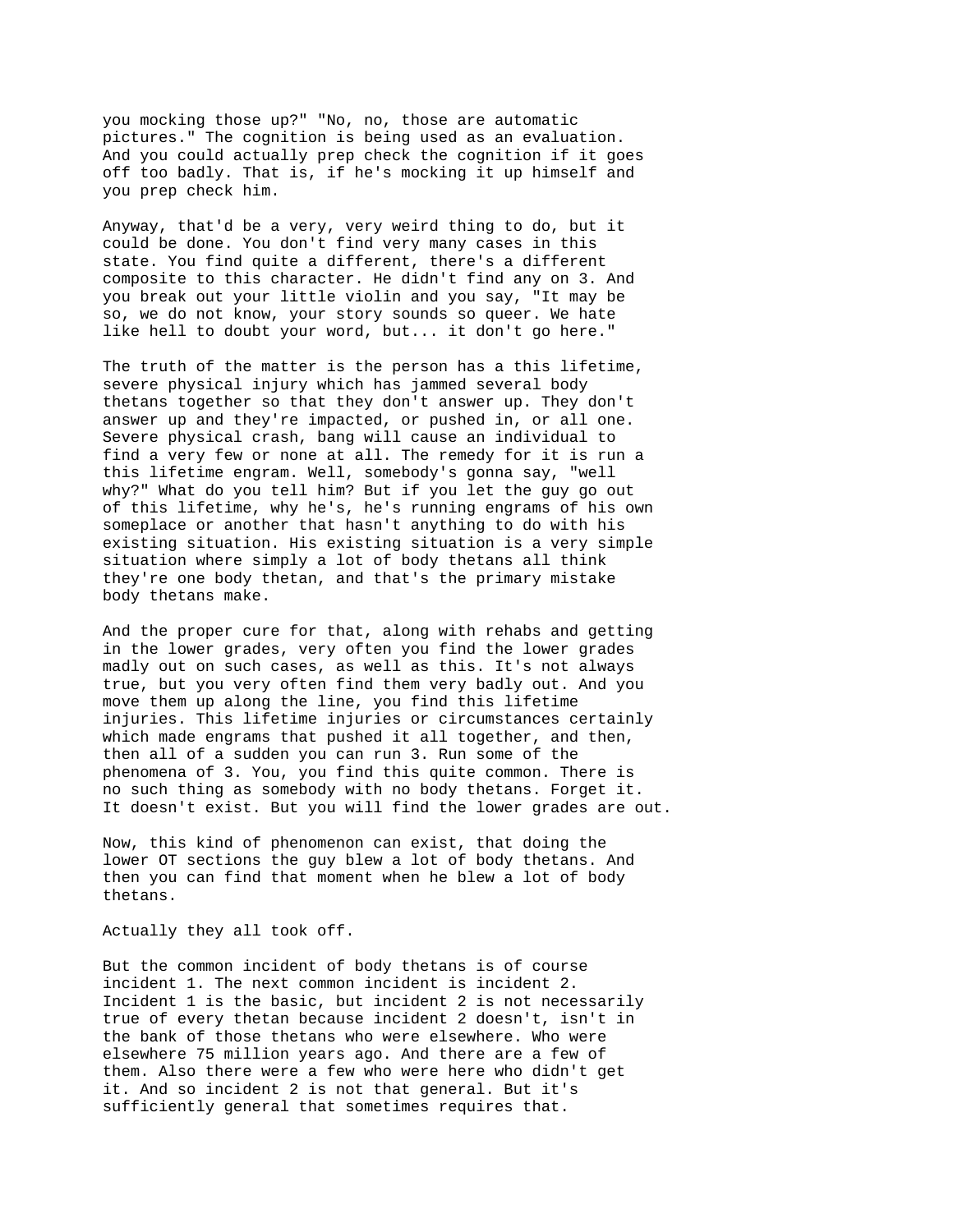Now, incident 1 is that common incident of occurrence which tends to knit together all body thetans into the kooky idea they're all one. There is also another incident on the track which implants them to believe they're all one. And body thetans are not all one. Life is not all one by a long way. Life is composed of individuals. It requires a certain amount of effort to stay in the time stream at this period of time of this universe.

Now, therefore, the mechanisms' release have to do with these factors. And at the lower grades the individual is so composited that he thinks he is one individual, and he very often hears little voices and so on, but he doesn't let this bother him too much. That's just natural. And as you come up the line, as you bring him up the line, why he of course gets closer and closer to this phenomenon. Very often on the Clearing Course, and so on, people will encounter body thetans and body thetans will start to blow. And you can't get into the OT sections without something happening about body thetans. I don't wish to be invalidative of anybody around hearing this who didn't find any. One of two things should've... one of two things should be done in such a case. His earlier auditing ought to be explored for blowing a lot of thetans. He may have occluded this. And the other one, if he still isn't flying on it, the other one is a severe injury in this lifetime, whereby the body thetans and he and the body are, have in common a savage physical experience of some kind or another which makes them all a group, and makes the group into one being. Those are the two actions which are taken in theory.

But these are the mechanisms of release, and these are the mechanisms of clearing. Now those are the mechanisms you're handling, ant those are the things you're handling. And if you know those mechanisms well you can do an awful lot. You don't go squirreling around on the edges of it, because the thing which handles them is standard tech. And there isn't much else that handles them. And it handles them case after case, one person right after the other. It completely removes the differences between C/S's.

There are no different cases. There are no cases different than any other cases. There aren't peculiar cases. But I can tell you this, I can tell you this, that a person who does not come up through the grades does not hit the phenomenon. He doesn't hit the release points of the upper grades if he hasn't been through the lower grades.

For instance, if somebody didn't really go into 2, OT2, he's not likely to be able to come very close to 3. See? If he didn't go clear on the Clearing Course, why it's very unlikely he'll go anyplace else. If he didn't do his R6EW correctly he isn't likely to go clear. Do you follow? It's tracking back, tracking back.

Question here, somebody asking somebody something or other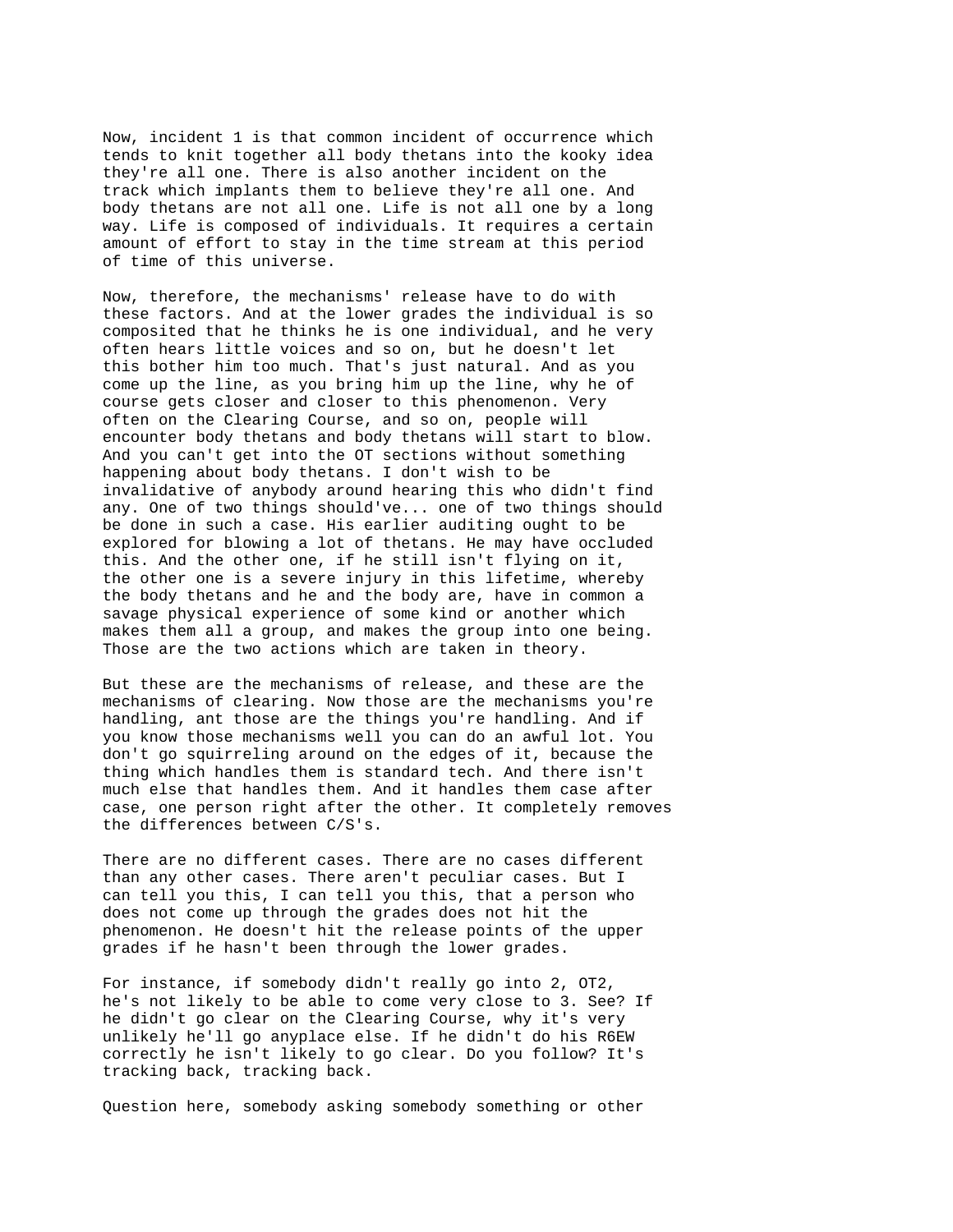a very complex question on the subject of going clear or not going clear, about rehab of Power after a person is clear. Now the law is you don't rehab Power after a person is clear. You do not do it. The reason you do not do it is the person all too often falls on his head. But the operative word here is what's got this person puzzled, is the word clear. If the person went clear on the Clearing Course and you rehabbed or indicated anything that was out on Power, or anything of that sort whatsoever, he would be in trouble at once. But the operative word is clear. A person who didn't go clear on the Clearing Course and didn't go release on R6EW probably has something wrong with his Power. And if there's nothing wrong with his Power he will go release on R6EW and clear on the Clearing Course. If he didn't go release on R6EW, if he gave a bunch of false attests and so forth, and didn't go clear on the Clearing Course, why then there is something wrong with his Power. But if his Power was alright he undoubtedly went release on R6EW, and undoubtedly went clear on the Clearing Course. I mean it's not a question that you wouldn't puzzle much about.

So that if a person was on the Clearing Course and couldn't go clear you could of course go back and rehab the Power, because it isn't a clear, you know, I mean... Simple. All of these things are very simple. They're all straight think.

So, when you're trying to audit a case that doesn't want to be audited, he is stuck into some protest or resistance, and you make him as is it, and if you haven't at that moment put him on a meter you won't see the moment when it releases, and go on arguing with the guy because you're liable to be incensed. So it is an auditing session. He will go release on the subject and be auditable, and then walk himself right back into it and plow himself in again, unless you see that he went F/N on it.

So you don't ever go along on the preconceived notion, this is another rule of standard tech, don't continue to hold the same idea of the persons' character. A C/S must never continue to hold his concept of the PC which was formed at some other level of the PCs case. And you will find that PCs get reputations. Well, everybody who was maintaining and keeping the PCs reputations up the line doesn't believe auditing works. So this PC was a complete dog when he was a Level 0, he just managed to get squeaked by it, and he would have required 18 dozen reviews, and he was just having an awful time, and so on, and then the case supervisor gets this PC when he gets up along the line to about Grade IV. And he right away, he will make one horrible mistake if he does not realize the person's released from that state, or he wouldn't have gotten to IV. So either the person was run to IV or the person was not run to IV. If the person is still this kind of a case, and is now a Grade IV, then god damn it nobody ever ran him up to Grade IV. Do you follow? So you do that by confirm or rehab his Grades up to IV.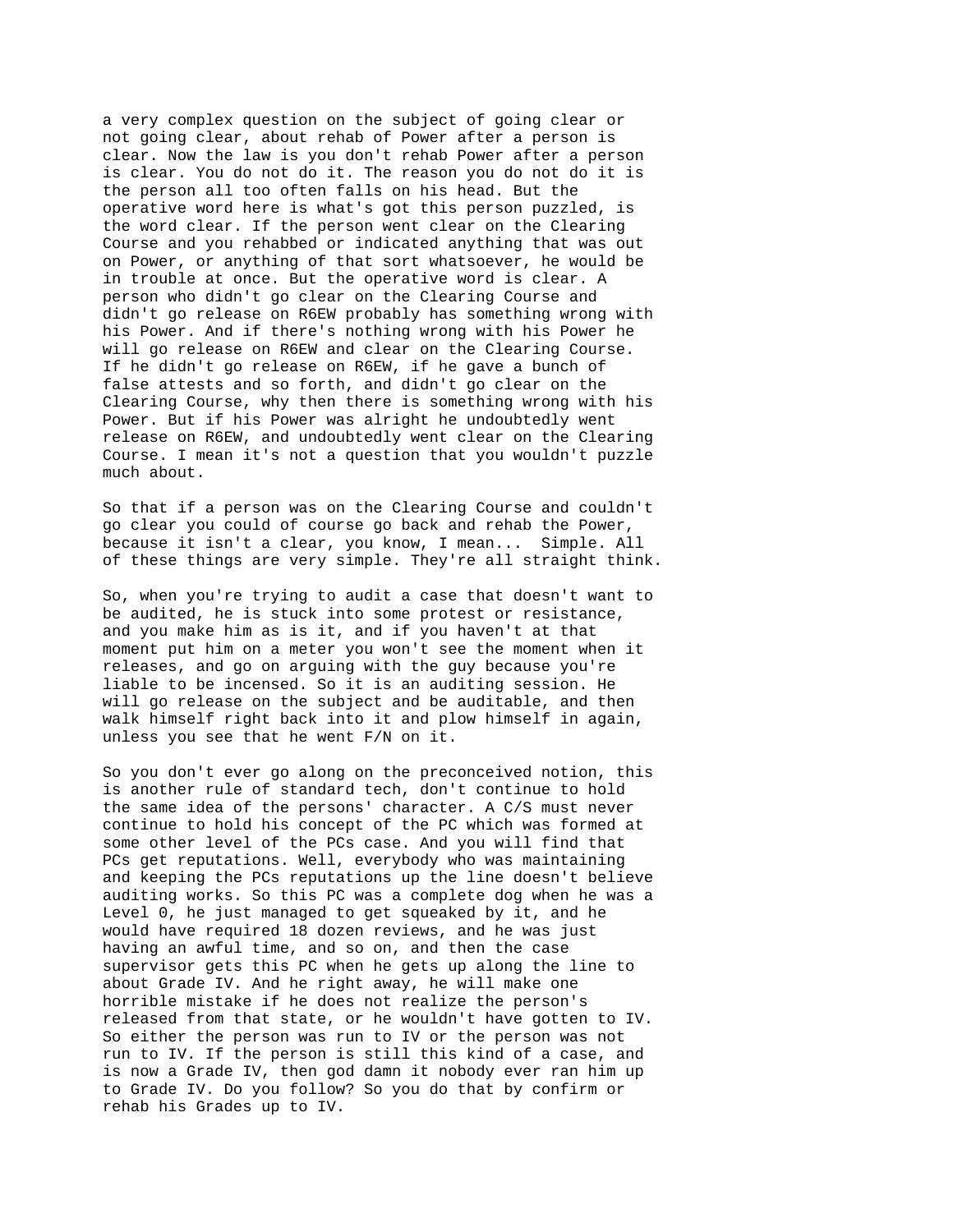Now they will either rehab, or they've got to be run. And if they won't rehab then they've got to be run. Elementary. Sometimes you start to rehab some Grade like III, or something like that, and the TA starts up like mad. Well you have to make out what the hell that was. Probably III was overrun at the time, the moment of release was there, and now I'll give you a piece of stuff out of 7, in actual fact.

It is not a standard action, but what happened was, is he was audited on that with his Ruds out. A piece out of 7 is you can get the Ruds in on any situation, anywhere in the past. That's a piece out of 7, that's not standard tech in repairs. But you can get the Ruds in on any action of the past, anytime. You can put all the sessions Ruds in on it.

Now, it's very remarkable to see this occur. Because the thing will blow suddenly. Some former instance will blow, which was resistive in the past. In other words, the person was living with his Ruds out.

Now the weird part of it is, is the reason for it wouldn't run, let us say something like that, at the time it was run, it's now giving you a rising TA and going bad and so on. You know that there are still some Ruds out on this case. And some auditor was kidding himself someplace.

So what you have to do is fly the needle. And you make it your business to fly the needle.

Now you go back and try to rehabilitate IV, and oddly enough it'll rehabilitate. Most mysterious thing you ever saw.

Actually, if you noticed your own auditors' reports, you put Ruds in prior to the time IV was run. IV was run, let us say, in 1965. If you were running down a chain of ARC breaks you found one in 1959. When you found the ARC break in 1959 you took it out from underneath the running of IV in 1965. You actually put some Ruds in in the 1965 session, so it will now run or rehabilitate. If it doesn't rehabilitate, you can now run it. Most mysterious think you ever saw in your life. But you have to know this operative principle. You guys go around and start running some of the odd bits I tell you out of 7 and 8 and so on, you'll probably get your brains blown out. Not by me, but these are very, very rough levels. Ah, but I'll just give you some of the data. I know where the ceiling is now, exactly. You see at 8, and the retrospect of what goes together from that has to do with the repair of cases, the operation of the mind, and so forth.

So I can tell you that this fellow is still stuck in having lost the battle of Waterloo. He was not Napoleon, he was the cavalry commander who ran all of that cavalry into the sunken road so that infantry could march across the top of it or something, bodies in there by the ton.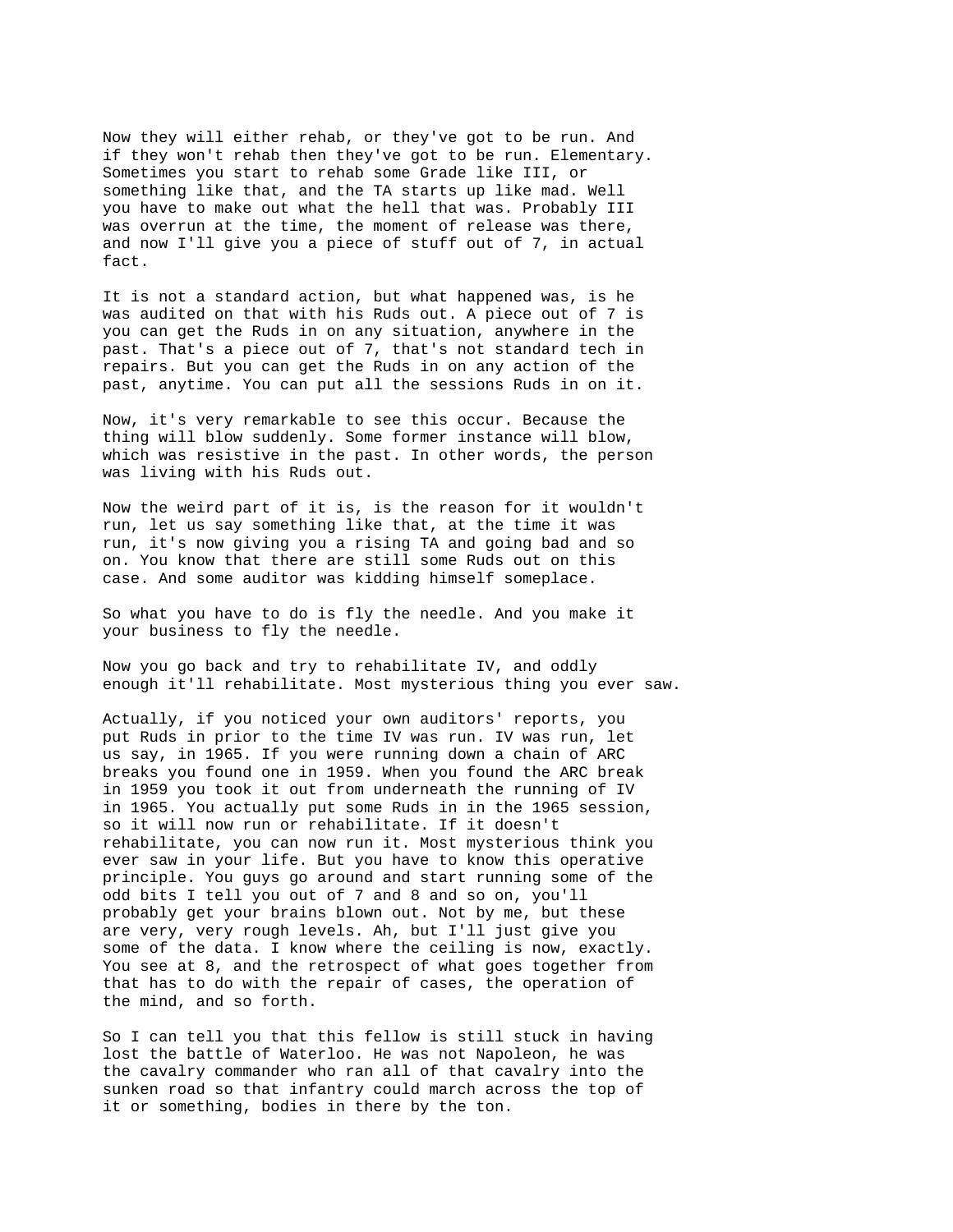Something like this. And you just can't seem to run this damned incident. He, he's got all these bodies stacked up there, just there and so on. Well one of the ways of freeing the whole thing up is put his rudiments in for that day. He'll blow. He had a missed withhold from Napoleon.

This is not a procedure, not a procedure that is advised. I'm just telling you what can happen.

So that you, just getting Ruds in, then always follow the only procedure for getting Ruds in.

And there is no problems, solutions, counter-problems, what are the postulates, squirrel nonsense, upset, bleegle-bloggle, yik, yik, yik, to get in a PTP and missed withhold, or any of those. It is always continuously, always forever, only in standard tech that if it didn't clear you get the earlier similar one.

Now if it didn't clear it was either an earlier similar one, or there was a false read. You don't, however, ask for another earlier ARC break. That is real crocky. That's asking the case to, whole case to run on ARC breaks, because you haven't said "similar". So you invite him off to the side panels that you're not trying to clear up. "You got an earlier ARC break?" Well that's really clown, that's really a clown question. Really clown. Because of course he's got an earlier ARC break. He actually has, by actual computation enough earlier ARC breaks to make the moon astronomical laboratory's computer go crazy. It couldn't write the number. YOU can always find an earlier ARC break, and if you don't know this principle then you will never get the Ruds in.

So what have you got here? You've got an earlier similar incident or an earlier similar ARC break, or you have an earlier similar PTP. "Is there an earlier similar missed withhold?" Always, always, same chain, same chain. "PC, same chain please. Earlier please. Good. Thank you. Same chain, same chain, same chain, earlier please. Thank you."

Now it's either an earlier incident on the same chain or it's a false read. somebody has said he had one when he didn't have, and it's continued to read. So you check for a false read, or you check for an earlier similar one. You don't always check for the false read because that would be a damn bore and a waste of time. That's why standard tech doesn't consist of rote procedures. When you put a nickel in the slot, then the record arm comes over, and goes down, zzzzzt, and, and then the record turns around and plays Methuselah Comes Again. You got to know what you're doing

So, the PC you say, "Do you have an ARC break?" You know? "Do you have an ARC break?" Somebody's asking me for the exact question by which you ask for an ARC break. I'm going to have him write me an assortment of questions by which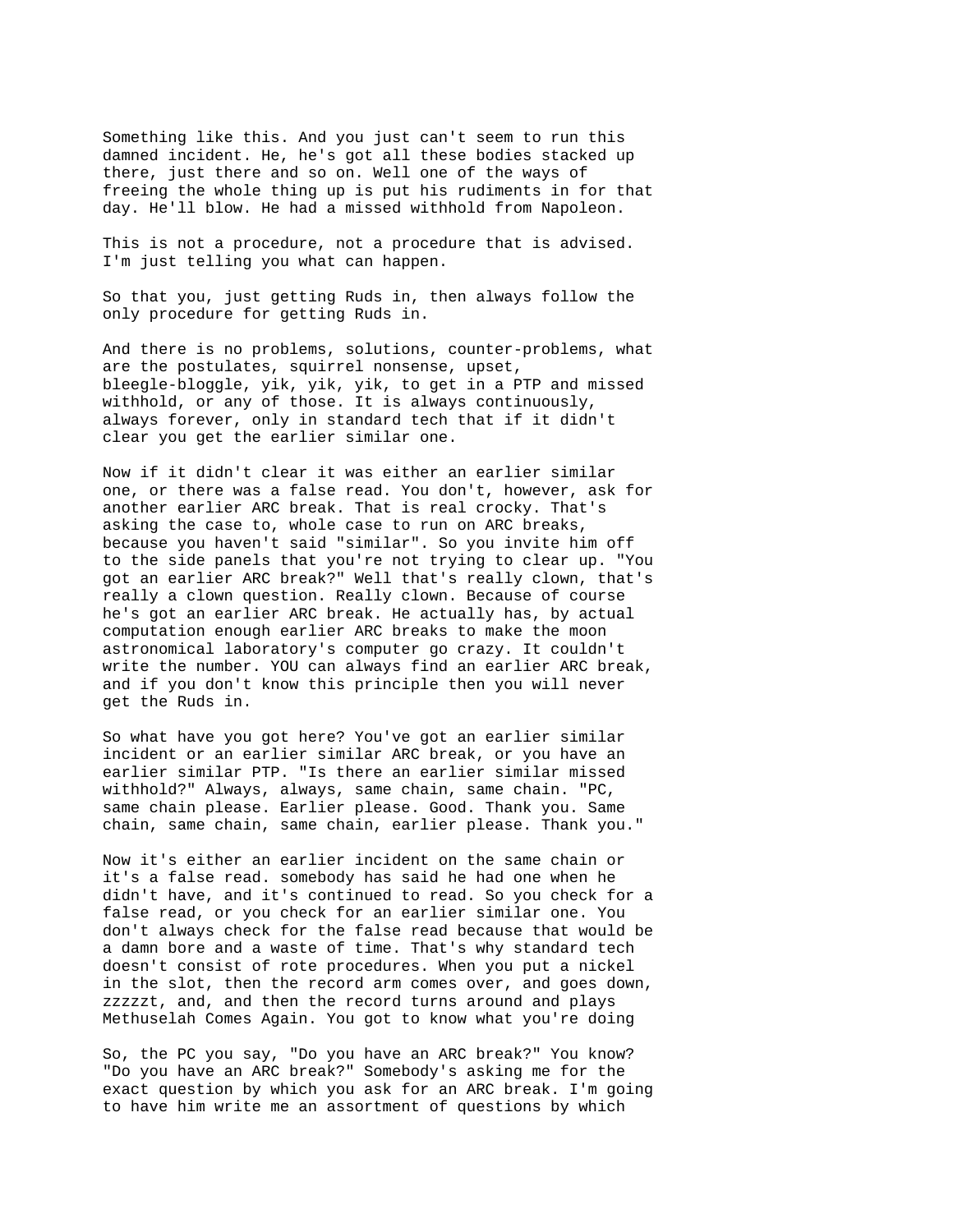you ask for an ARC break, as a system. Not to punish him, but to show him that the principle of asking for an ARC break is what we're talking about, not the English language. The principle. The principle.

You ask some five year old kid for an ARC break who never heard of the term ARC break, you're liable to get a read on misunderstood, and then you've had it. Right? You have to know what is this question ARC break. You have to be able to say, "Upset? Is there an upset with communication?" You know? or, "An upset with your affections for people?", or, you got to know what you're doing so you can talk it. That isn't driving you off the line of standard tech.

You're asking, "Do you have An ARC break?" And it reads, and the PC looks. At that moment you say, "Has anyone ever said you had an ARC break when you didn't?" "Yes, ah ha ha, yeah ha of yeah oh. One time. One time this auditor... still he always asked for an ARC break and I couldn't clear this ARC break. And I used to think Scientology didn't work because I could never clear up this ARC break. And I'd keep telling him about the ARC break. And he kept auditing, and never, and babbaababa." Wooom. Boom. "I Just realized that I didn't have an ARC break with Joe." And you say, "Good. Thank you. We will now run Grade II." Your actual action is, "Your needle is floating. Thank you very much. We will now run II." Alright. Now, the PC said, "Ohhh. You got a read on PTP, huh?" (sigh) Well honest to god it's damn near that exaggerated. How the hell I have to tell an auditor that it must be a false read someplace just testifies that the auditor who's reading this kind of thing doesn't know what the hell it is. It's an evaluation. The question is an evaluation of some time in the past. Somebody has said, you know. Now the reverse happens, but only once in a blue moon. This is once in a blue moon that the reverse can happen. "Well, do you have a present time problem? Well that's clean." "That's funny." "Why? ""Well, I was sitting here worrying about my wife.' "Alright, on that question has anything been suppressed?" "Oh yeah, well I've always had to suppress this problem, and so forth, it's always been a terrific worry to me. I've been suppressing it for years. ""Well good enough. Alright, anything been suppressed? That's clean. Alright. Do you have a present time problem?" "No." People have invalidated the fact that he had a present time problem. Some auditor has actually gone so far as maybe to ball him out for having a present time problem. There's two sides of it. And one is eval and one is inval.

So the eval/inval always occurs, but it has different workings. You have to know eval/inval.

Well false read, false read. Now you could actually have a situation where, "Have you never had, have you ever had a no-read on this when you did have?" "Oh yeah, lots of times." You can get that reverse situation.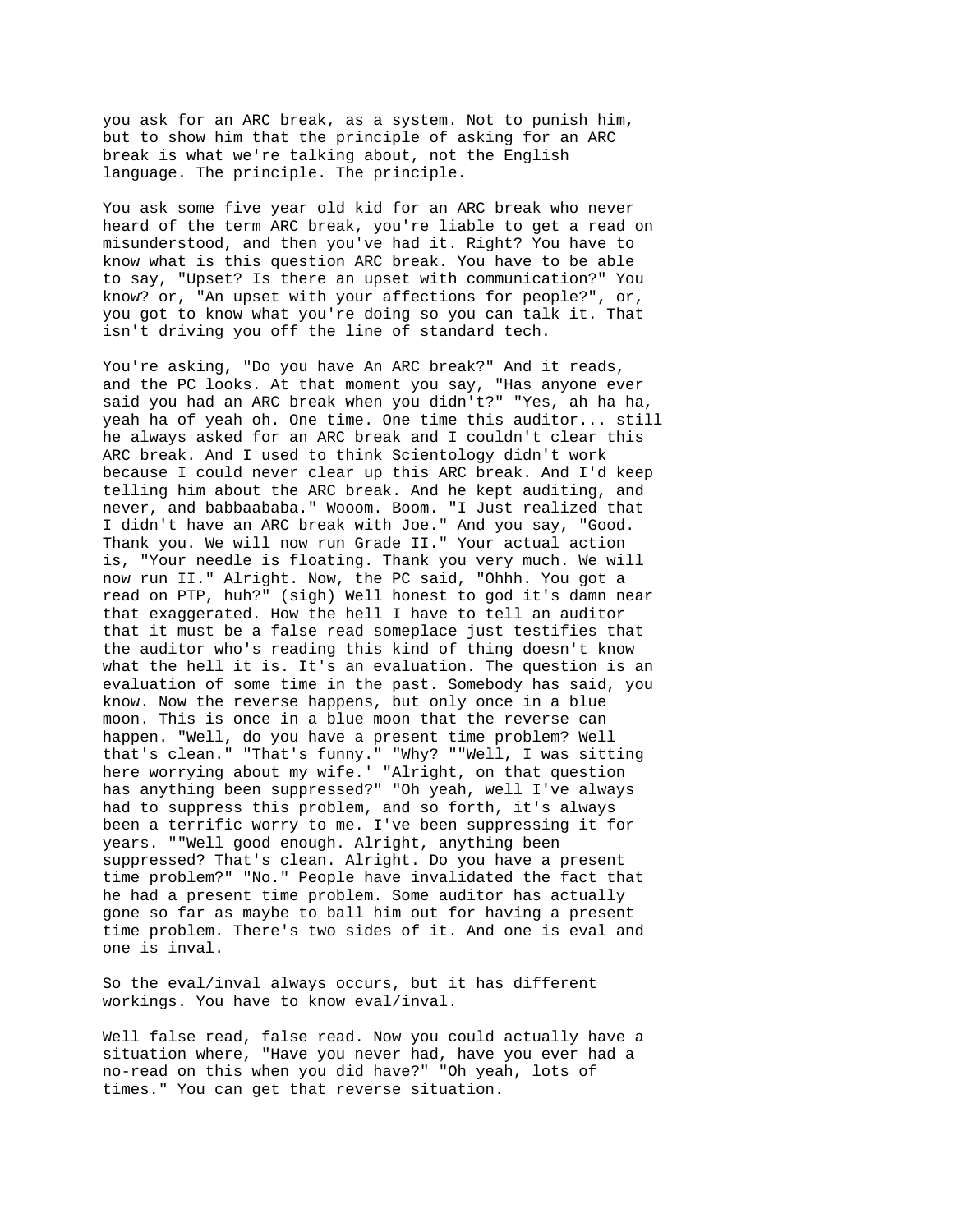So the net result of this is, is you run it back to an earlier similar, similar situation, you all of a sudden get behind in time the zone or area where he was audited without Ruds, and the area will now rehab. So that's why you always fly a needle. You've done it. Now after you've flown the needle on Ruds, what the hell are you doing trying to fly the needle on Ruds? If you fly a kite, you've flown a kite. If the needle is floating it is floating. There isn't anything else you can do that gets it floating. But you're on the subject line. You're on a subject line. And you can float a needle on any specific zone of action.

How is it you can fly a needle on the three questions of 5A, one right after the other? Getting it broader and broader and broader? Well, they're on three different, primary points of thetan interest. But they're three different points of interest.

Now let's get, let's do five S and Ds in a row. I don't care with what question. And the PC collapses. Why? It's all on the same subject; him being suppressed. Him being suppressed or suppressing somebody, it's on the subject of suppression. And it's Just like asking the question, "Has anything been suppressed?", getting a floating needle, and then saying, "Good.

Has anything been suppressed?"

Now, what happens? The exact mechanism. Let's look at the exact mechanism here. "Has anything been suppressed?" Floating needle. Now you say, what has happened here now, he's stopped thinking the thought which has kept him connected to, or kept him making up a certain mass. Now he's stopped thinking that thought for a moment, because he's got it gone or it's in view or he's stated it, and now you ask the question again. You have now told him that he has not thought the thought which disconnected him, so he now goes and looks for a thought to think that will disconnect him. And, doing that, he reconnects himself. And the more you do this, the higher the TA goes because the more mass he makes up trying to find something to find... , trying to make something to find something in. You got it? So this kind of a sequence has begun.

So every time you overrun you put him back in to doing it again. Because you've invalidated that he has stopped doing it.

How long will a person stay a release? A person'll stay released until such time as he overruns it. If you cut the PCs comm, what the hell is he gonna do? The needle floats, he's about to tell you "I just remembered I killed my mother-in-law", you know, something like that. And you, he said, "Gee! I... " Needle floats. You say, "That's it!" You haven't got the end of process phenomena hooked up with the floating needle, hooked up with the general thing, see? And you know what the PC does? He says, "Duh, dih, OK.. Yeah." And he goes onto the, the next subject, but it doesn't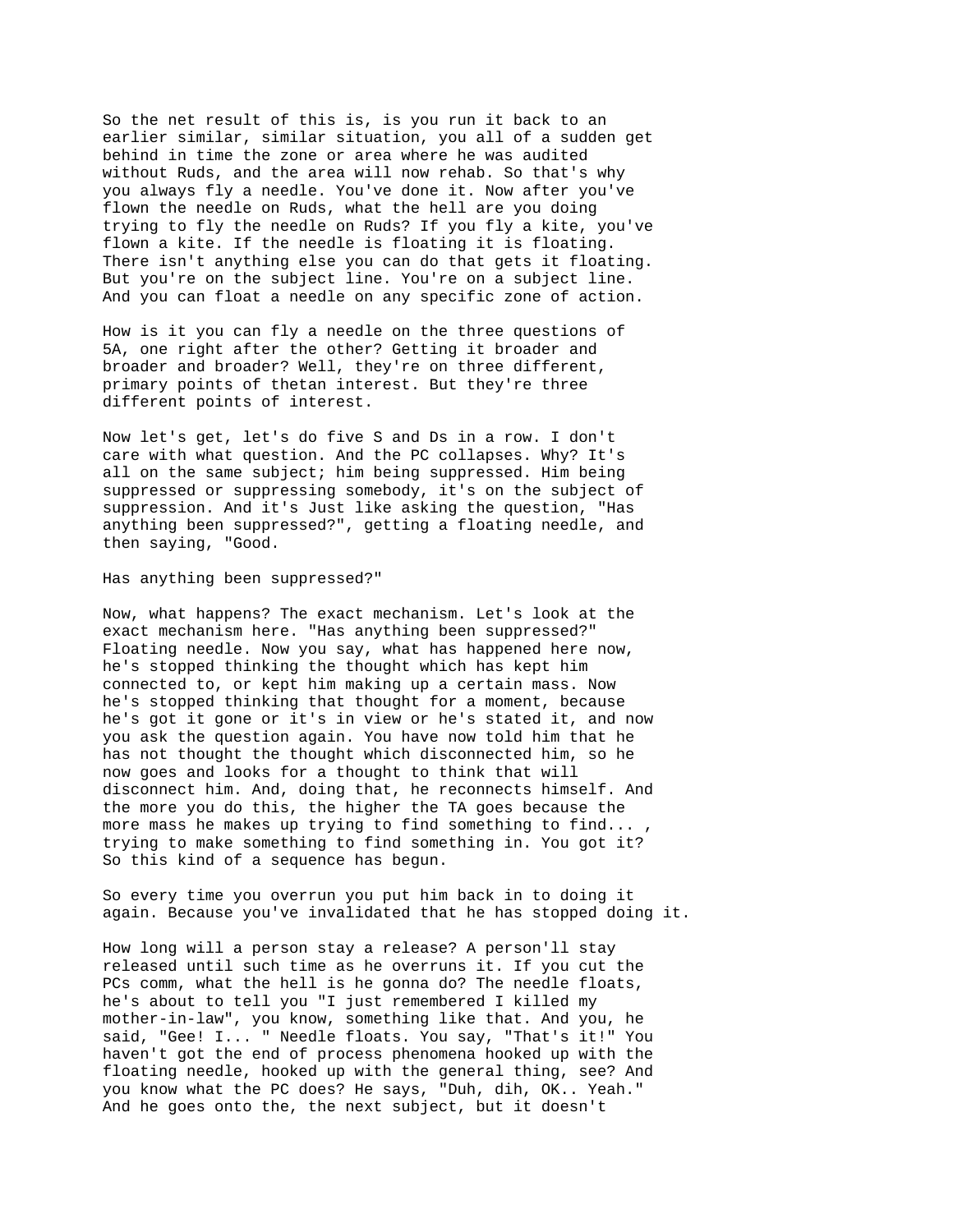float so well, and so on, and then he goes out. And every friend he's got he gets rid of this thought. "You know, funny thing in this session, session I just had in there, funny thing. I, I just said I'd occluded it totally. I killed my mother-in-law. You know? Occluded it." And he'll tell Joe and Bill and Pete and Oscar and Mazie, and so on and so on.

How often, how long do you think this thing is going to stand up? It's gonna overrun, and very quickly. Because you didn't let him finish the corm cycle. But how long is the comm cycle? Well, the comm cycle is as long as it's necessary to immediately get rid of that exact realization. And that is the exact length of the comm cycle. And it is not so many inches on an auditors' report. And how long is that? Well it's just as long as it lists. A list is a list as long as it has the item on it. How long is a piece of string? A piece of string is as long as, from the distance from one end to the other end, and it is the middle part of the string and that is the length of the string. Got it?

Well when I see, as a case supervisor, one and one half columns of cognition after the F/N, I know the auditor has just about as much control over this session as he has of the evolutions of Pluto. See, no control. No control on the session. He also has no judgment with regard to a finish of a comm cycle. Also his meter reading is out. Also, also, also, also. So, I, I come down on it. So the auditor who chops the comm is gonna get the F/N overrun right away, as soon as the session has ended. And the auditor who overruns it has already overrun it, and sort of invalidated it, and you'll see that an auditor can invite itsa.

One of the ways an auditor invites itsa is to be silent. A person says, "My gods I just remembered, ha ha. Ha ha, never remembered it before, I never remembered it before. I killed my mother-in-law. Ha ha, what do you know? God, that's funny. Occluded the whole thing.

Yeah. I occluded the whole thing. Ah, yeah. "The auditor's sitting there, the auditor's sitting there... Now the PC for sure got to explain why this is important, why this is a cognition. So the auditor didn't acknowledge it, that's all and he didn't acknowledge it with his face, or his voice, or any other damn thing. See? He didn't acknowledge it. And so he'll get an overrun.

So, when you see a column and a half after the F/N explaining why it is all, you know that the auditors TRs are out, and you look. Similarly, you know when he cuts the PCs comm, the PC has got an F/N but there's no statement. Well either the auditor's admin is out, or he... (laughter). So you see the case supervisor knows all. The sensitivity to the cycle of action, the sensitivity to the cycle of action.

Now, you've got a problem then, in the administration of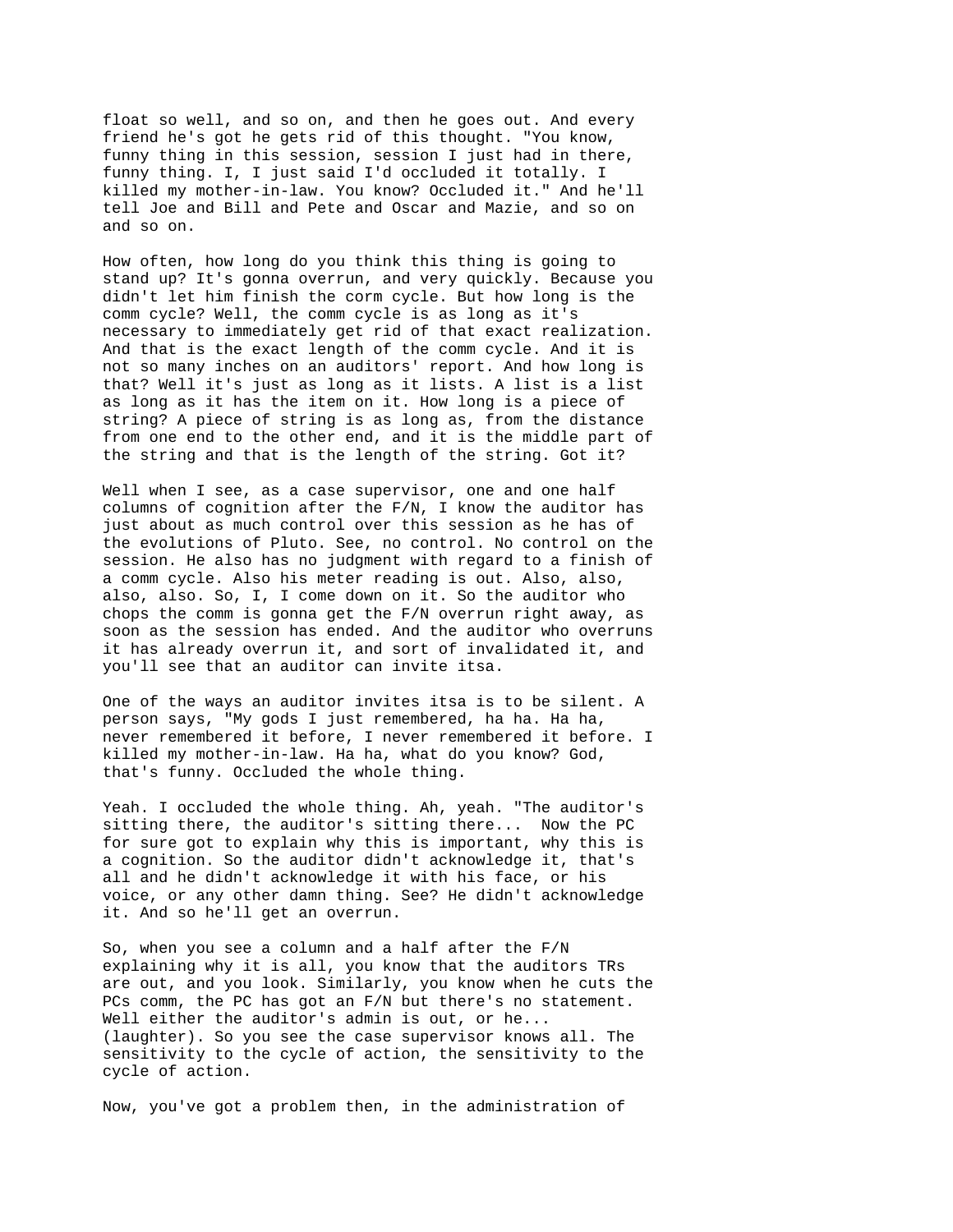the process over and beyond the actual asking of auditing questions. You've got the administration, and you see the administration before you in the folder, and, was it really delivered? So the case supervisor is always operating against the question mark of the auditors' TRs. Were the auditors' TRs good? Did the auditor actually give a good session presence? Because actually, a bad auditor session presence can make an apparent gain not be a gain. The out TRs didn't actually end the cycle of action, they overran it or under ran it, and it may be that the auditor was just too lazy to write it down, or the auditor wrote it down falsely, or the auditor copied his report afterwards to make it look good, or something like that. So as case supervisor you always have an unlimited number of very low conditions for any falsification, abbreviation, or otherwise, on an auditing report.

The falsification or misrepresentation on an auditing report then becomes a deathly, deadly sin.

Because it denies the case supervisor the information necessary to handle the case. And you, if you are out there case supervising, and you have a level, grade, Class II auditor, something like this, and this Class II auditor is busy auditing PCs in an HGC, you're going to think right away that it's absolutely vital that we train him up in the entirety of Class VIII before we let him audit anybody, oh my god, he ought to be strangled, look how bad it is. And you go over to the academy and you try to get them to teach a Class VIII course, and so forth, and the guy doesn't even know the name of the subject yet. He's got no body of information to correct or go through or anything else. He's just ignorant. So, you are very careful about what PCs he audits. And you'll find out that it's quite remarkable the gains he will get, and you in your case supervision can guide him right straight back onto the straight and narrow. You can. You can train him up so he does it. Now you probably need your nickel in the slot, the record reaches over, the arm goes over and presses this needle on and a tune runs off.

But the best thing you do with a case like this is, yeah, as fast as possible, you get him on up through, and you get him through the whole body of information on a Class VI course, and you push him up through, and you get yourself a Class VIII. But you can't in actual fact, in a fortnight make Class VIII auditors out of all these guys. But you sure as hell can make it an awful deadly, deadly, deadly, deadly, deadly sin for him to make any false statement, or any alteration on an auditors' report. And that's the thing which you have to teach him, not the Class VIII course.

You say, "We're very glad to have you auditing in the HGC. There's only one thing you should know about auditing in the HGC. This is the form of the session, this is how a session is written down. Any variation from this or any falsification of session data, and so forth, and you're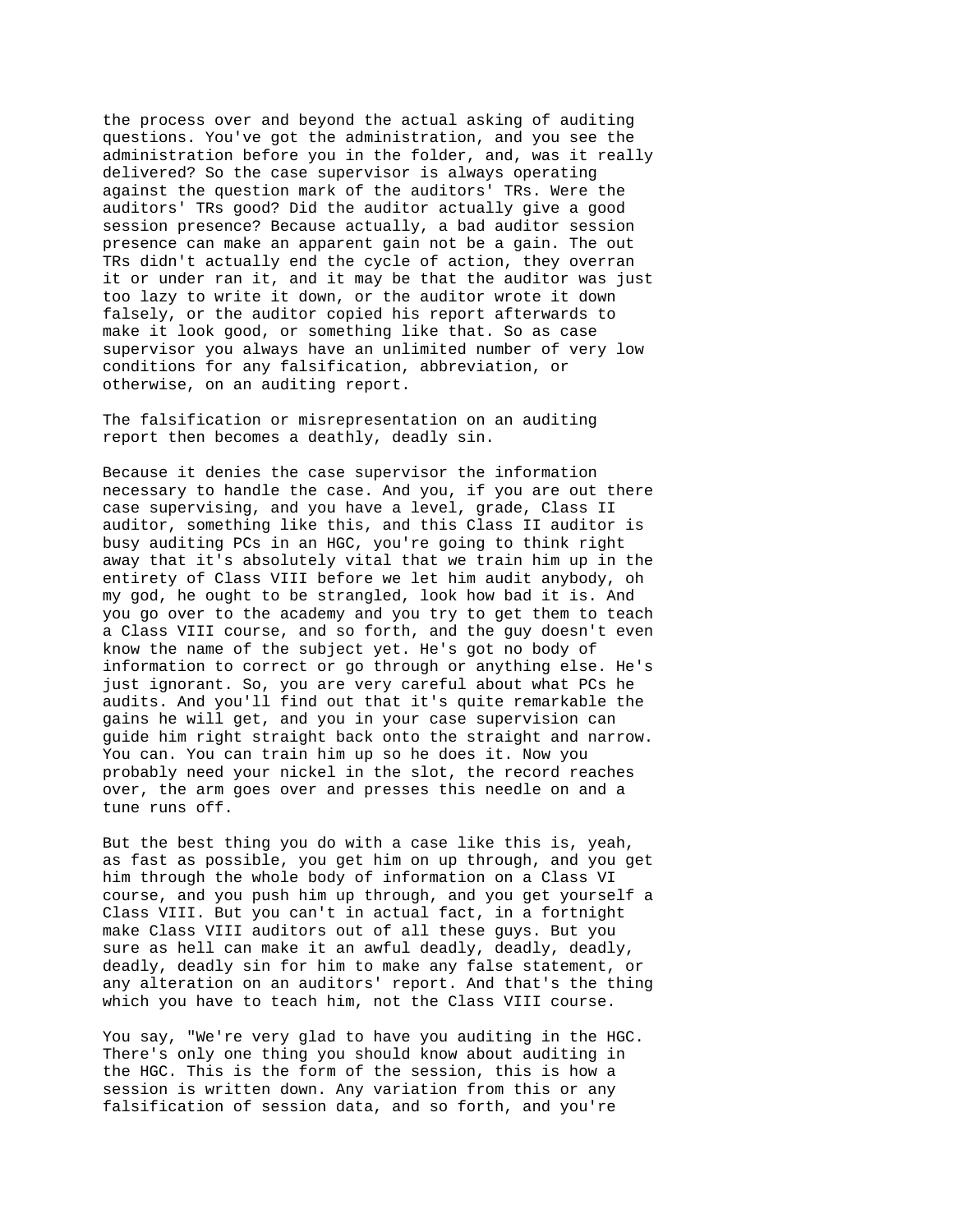hanged. Otherwise than that we're friends. This is the high crime. This is the high crime around here." Because that is the one thing that a case supervisor can't do too much about.

Now he knows it has happened when his PC turns up in review, and he's sick, and when he turns up in a big ethics order. So a case supervisor always watches the review requests and the ethics orders. Then he can judge the quality of the auditing which is being delivered. And he can go back and find out those sessions which have been falsely reported.

Now, the basis of auditing, the basis of auditing is this basic mechanism about the mind. The key out, the key out, he stops making it for now. He disconnects from the being who is making it for now. That's a release. He might think it again, or something like that, and then he's gonna do it again. He won't do it as seriously. The bulk of the charge on it has gone, so it won't be as serious as before, but he can key in. So the mechanism of key out and key in is everything you're handling up to R6EW. Then he has the cognition that he's making it, and then you only have to worry about other things making things. And then that's handled on 2 by taking charge off, and then on 3.

Now when he finally gets around to what the think is, and how come he does this in the first place, and so forth, you're in the zone of OT8. OT8 is the total explanation of why? How come? What's it all about? And the beginning of the line is, the beginning of the line is, that they are not all built the same way. Some are two peanut whistle, some are 44,000 horsepower. Thetans are not all of the same strength. And they're not equal and they're not all the same being, and there's thetans who would really sweat at it to run one foot of a grasshopper, and other thetans that couldn't possibly scale themselves down to leaving the Empire State building standing if they leaned on it. Different sizes, for some peculiar reason.

What would be more peculiar is if they were all the same horsepower and the same size.

But the net result of all of this is, is they're all pretty strong, actually, when you get them to straighten out. And it begins at the lowest level, with the same thing that it ends with at the highest level. You're auditing the same being, or collection of beings, except at the highest level you're starting to audit the dynamics, and then you audit it back, so that an individual is an individual, despite the dynamics, and so forth. The same guy, from the bird who comes in to the session and he says to you, "I don't want to be processed." He says it with a look, and otherwise. Now that's the thought. And what you're trying to do is disconnect that thought, so that he can be processed.

So you audit him very smoothly from there on out, and he doesn't think the thought again "I don't want to be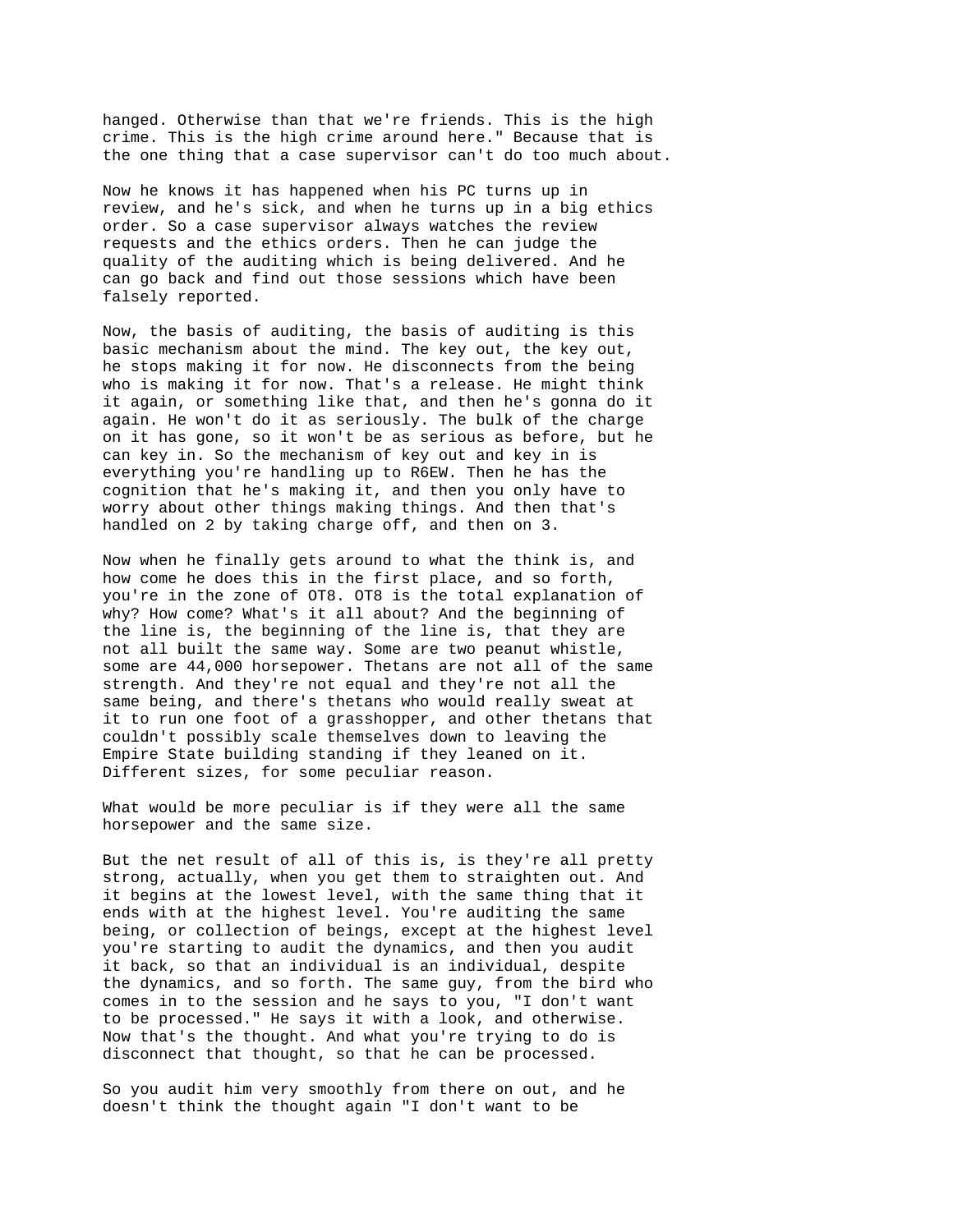processed." So he goes right on up through the roof, very nicely and very smoothly. And he's just the same as every other thetan. He might have a different horsepower, and he may have different companions in his skull. But he operates the same way, and he responds to the same laws, and there is no difference. There is no difference, there is no, definitely no difference, in his reactions. And that is the thing, basically, which you're handling. The guy is thinking a thought which mocks up, or he's mocking up something, he's mocking up something and thinking a thought. And when you clip the thing which makes him stop doing that, without at the same time stopping him, on his own volition that is to say in answering the question, then at that moment you get a floating needle. It's making him think the right thought to disconnect. Very simple. That's standard tech. And it runs all the way up.

Now you think then there are millions of ways to do that. Surprise, surprise, surprise. I don't think there are fifty techniques. I don't think there are fifty processes. Fifty would be stating it very largely. I haven't counted them. I haven't counted them.

The processes are the same all the way from rehab of former states of release to somebody who has never been audited, straight on through to OT8. Nowhere along the line is there a different technology employed. And it doesn't amount to fifty processes. It just has different targets.

The targets shift, the processes are differently worded, the action is uniform. You're doing the same thing all the way. You bring him up to a point of where he knows he was mocking it up, and doesn't mock it up until he mocks it up and says he's mocking it up.

You begin at an unawareness. He is totally unaware of the fact that he is mocking it up, and you disconnect him from mocking it up at that moment. And he isn't even aware of that. He just knows he feels good. And then it's just up and up and up, until he gets to the Clearing Course. You've brought him up enough stair steps, until he becomes aware of the fact that he is or isn't mocking it up, and this time it's the whole bank. He says, "What the hell? I'm mocking the whole thing up. Huh. What do you know."

Alright. From that point on he is not really yet aware of the fact that there are other things around mocking it up. And not being aware that other things are around mocking it up he can get into many puzzles. He sometimes goes out of his head, he thinks I'll go pick up another body," he thinks this, he thinks that, he thinks something else. And he's liable to get into very severe trouble picking up another body, because there're all kinds of things being mocked up in that body. Anywhere he looks something's going to be mocked up. So he's going to get into a hell of a puzzle unless he goes up through the remaining OT sections.